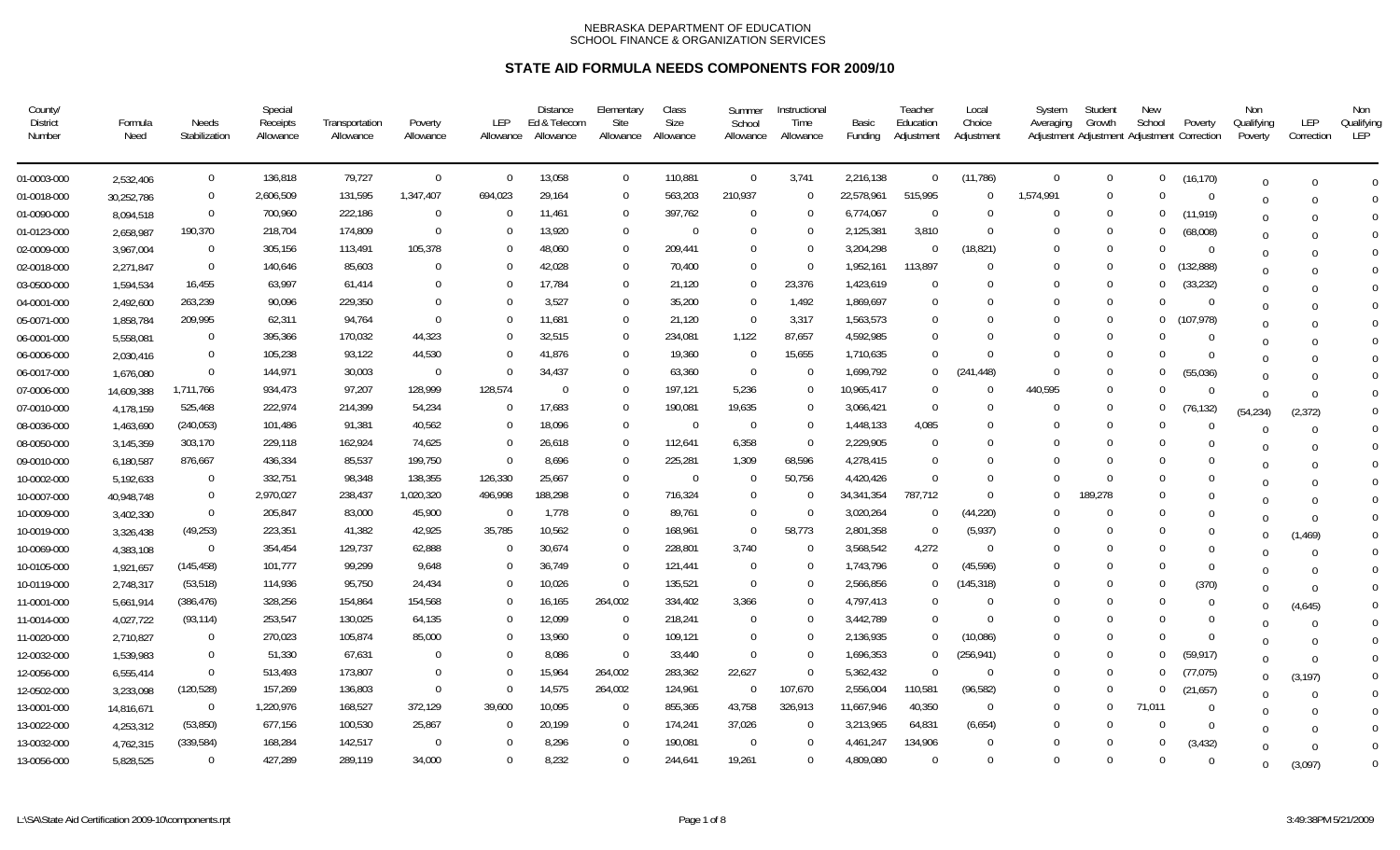| County/<br><b>District</b><br>Number | Formula<br>Need | Needs<br>Stabilization | Special<br>Receipts<br>Allowance | Transportation<br>Allowance | Poverty<br>Allowance | LEP<br>Allowance | <b>Distance</b><br>Ed & Telecom<br>Allowance | Elementary<br>Site<br>Allowance | Class<br>Size<br>Allowance | Summer<br>School<br>Allowance | Instructional<br>Time<br>Allowance | Basic<br>Funding | Teacher<br>Education<br>Adjustment | Local<br>Choice<br>Adjustment | System<br>Averaging | Student<br>Growth<br>Adjustment Adjustment Adjustment Correction | New<br>School  | Poverty        | Non<br>Qualifying<br>Poverty | LEP<br>Correction | Non<br>Qualifying<br><b>LEP</b> |
|--------------------------------------|-----------------|------------------------|----------------------------------|-----------------------------|----------------------|------------------|----------------------------------------------|---------------------------------|----------------------------|-------------------------------|------------------------------------|------------------|------------------------------------|-------------------------------|---------------------|------------------------------------------------------------------|----------------|----------------|------------------------------|-------------------|---------------------------------|
| 13-0097-000                          | 4,146,779       | $\mathbf 0$            | 269,454                          | 181,126                     | 19,550               | $\Omega$         | 13,170                                       | $\overline{0}$                  | 221,761                    | $\overline{0}$                | $\overline{0}$                     | 3,340,695        | 101,021                            | $\Omega$                      | $\Omega$            | $\Omega$                                                         | $\Omega$       | $\overline{0}$ | $\Omega$                     |                   | $\Omega$                        |
| 14-0008-000                          | 3,067,285       | $\mathbf 0$            | 291,677                          | 162,892                     | $\Omega$             |                  | 18,843                                       | $\overline{0}$                  | 110,881                    | $\Omega$                      | 48,279                             | 2,518,569        | 114,388                            | (134, 791)                    | $\Omega$            | $\Omega$                                                         | $\Omega$       | (63, 452)      | <sup>0</sup>                 |                   |                                 |
| 14-0045-000                          | 3,066,800       | 89,313                 | 170,280                          | 103,184                     | 27,200               | $\Omega$         | $\Omega$                                     | $\overline{0}$                  | 103,841                    | $\Omega$                      | $\Omega$                           | 2,627,961        | $\Omega$                           | (22, 364)                     | $\left($            | $\Omega$                                                         | $\bf{0}$       | (32,615)       | $\Omega$                     |                   | $\Omega$                        |
| 14-0054-000                          | 3,533,264       | $\mathbf 0$            | 257,944                          | 145,574                     | 16,487               |                  | 10,879                                       | $\overline{0}$                  | 183,041                    | $\Omega$                      | $\Omega$                           | 2,929,072        | 10,771                             | (20, 504)                     | $\Omega$            | $\Omega$                                                         | $\Omega$       | $\Omega$       | $\Omega$                     |                   | $\Omega$                        |
| 14-0101-000                          | 1,558,313       | (156, 578)             | 119,562                          | 59,490                      | 18,497               |                  | 24,316                                       | $\overline{0}$                  | 36,960                     | $\Omega$                      | 38,200                             | 1,564,121        | $\Omega$                           | (146, 254)                    | $\Omega$            | $\Omega$                                                         | $\Omega$       | $\Omega$       |                              |                   | $\Omega$                        |
| 14-0541-000                          | 1,400,580       | (5, 872)               | 94,909                           | 61,518                      | 7,318                |                  | 20,463                                       | $\overline{0}$                  | 31,680                     | 3,179                         | $\Omega$                           | 1,406,621        | - 0                                | (219, 237)                    | $\Omega$            | $\Omega$                                                         | $\Omega$       | $\Omega$       |                              |                   | $\Omega$                        |
| 15-0010-000                          | 5,620,369       | 29,534                 | 276,722                          | 219,946                     | 89,508               | 91,466           | 29,537                                       | $\overline{0}$                  | 306,242                    | -0                            | 152,896                            | 4,426,383        | 14,465                             | $\Omega$                      | $\left($            | $\Omega$                                                         | $\Omega$       | $\Omega$       | $\Omega$                     | (16, 328)         | $\Omega$                        |
| 15-0536-000                          | 2,884,948       | 318,700                | 127,906                          | 192,225                     | 70,226               | $\Omega$         | 22,035                                       | 220,001                         | 110,881                    | $\Omega$                      | 44,075                             | 1,780,258        | $\Omega$                           | $\cup$                        | $\Omega$            | $\Omega$                                                         | $\Omega$       | $\Omega$       | $\Omega$                     | (1, 360)          | $\Omega$                        |
| 16-0006-000                          | 8,406,861       | 1,525,536              | 587,359                          | 60,559                      | 199,750              | $\Omega$         | 62,847                                       | 572,003                         | 248,162                    | $\Omega$                      | $\Omega$                           | 5,134,609        | 16,035                             |                               | $\Omega$            | <sup>0</sup>                                                     | $\Omega$       | $\Omega$       | $\Omega$                     | $\Omega$          | $\Omega$                        |
| 16-0030-000                          | 2,042,372       | 218                    | 113,818                          | 42,454                      | 90,240               | $\Omega$         | 20,693                                       | $\overline{0}$                  | 21,120                     | $\Omega$                      | 174,351                            | 1,581,849        | $\Omega$                           | $\cup$                        | $\Omega$            | $\Omega$                                                         | $\Omega$       | $\Omega$       | $\Omega$                     | (2, 372)          | $\Omega$                        |
| 17-0001-000                          | 10,645,580      | $\mathbf 0$            | 587,630                          | 82,094                      | 165,750              | 25,500           | 15,313                                       | $\mathbf 0$                     | 753,285                    | 12,342                        | $\Omega$                           | 8,970,584        | $\Omega$                           | $\Omega$                      | 33,082              | $\Omega$                                                         | $\Omega$       | $\Omega$       | $\Omega$                     | $\Omega$          | $\Omega$                        |
| 17-0003-000                          | 3,215,286       | 311,185                | 108,862                          | 188,983                     | 39,100               | $\Omega$         | $\Omega$                                     | $\Omega$                        | 102,081                    | $\Omega$                      | 141,067                            | 2,324,008        | $\Omega$                           | $\Omega$                      | $\Omega$            | $\Omega$                                                         | $\Omega$       | $\Omega$       | ∩                            |                   | $\Omega$                        |
| 17-0009-000                          | 2,574,107       | 37,628                 | 133,767                          | 163,786                     | 52,779               | $\Omega$         | 8,594                                        | $\Omega$                        | 96,801                     | $\Omega$                      | 97,368                             | 1,983,385        | $\Omega$                           | $\Omega$                      | $\Omega$            |                                                                  | $\Omega$       | $\Omega$       | $\Omega$                     |                   | $\Omega$                        |
| 18-0002-000                          | 3,936,693       | (324, 888)             | 212,312                          | 116,625                     | 32,591               | 50,102           | 17,210                                       | $\Omega$                        | 200,641                    | $\Omega$                      | 328,285                            | 3,337,043        | $\Omega$                           | (33, 228)                     | $\Omega$            |                                                                  | $\Omega$       | $\Omega$       | $\Omega$                     |                   | $\Omega$                        |
| 18-0011-000                          | 2,710,536       | $\Omega$               | 268,005                          | 54,182                      | 48,255               | 46,200           | 1,479                                        | $\Omega$                        | 68,640                     | $\Omega$                      | $\Omega$                           | 2,269,522        | $\Omega$                           | (37,695)                      | $\Omega$            | $\Omega$                                                         | $\Omega$       | (8,053)        | $\Omega$                     |                   | $\Omega$                        |
| 18-0070-000                          | 2,050,270       | $\Omega$               | 159,015                          | 33,207                      | 25,500               | $\Omega$         | 6,221                                        | $\overline{0}$                  | 112,641                    | $\Omega$                      | 15,403                             | 1,782,650        | $\Omega$                           | (84, 366)                     | $\Omega$            | $\Omega$                                                         | $\Omega$       | $\Omega$       | $\Omega$                     |                   | $\Omega$                        |
| 19-0039-000                          | 1,613,061       | $\Omega$               | 38,715                           | 53,578                      | $\Omega$             |                  | 23.343                                       | $\Omega$                        | 42,240                     | $\Omega$                      | $\Omega$                           | 1,566,252        | $\Omega$                           | (111, 067)                    | $\Omega$            | $\Omega$                                                         | $\Omega$       | $\Omega$       | $\Omega$                     |                   | $\Omega$                        |
| 19-0058-000                          | 2,106,477       | 25,309                 | 131,760                          | 91,476                      | $\Omega$             |                  | 22,294                                       | $\Omega$                        | 54,560                     | $\Omega$                      | $\Omega$                           | 1,878,732        | $\Omega$                           | (70,668)                      | $\Omega$            | $\Omega$                                                         | $\Omega$       | (26,986)       | $\Omega$                     |                   | $\Omega$                        |
| 19-0059-000                          | 2,015,107       | $\Omega$               | 87,701                           | 67,904                      | $\Omega$             | $\Omega$         | $\Omega$                                     | $\overline{0}$                  | 70,400                     | $\Omega$                      | 79,954                             | 1,828,957        | $\Omega$                           | (108, 654)                    | $\Omega$            | $\Omega$                                                         | $\Omega$       | (11, 156)      | $\Omega$                     |                   | $\Omega$                        |
| 19-0123-000                          | 14,340,399      | $\Omega$               | 676,690                          | 35,923                      | 680,315              | 790,075          | 48,396                                       | $\Omega$                        | 874,725                    | 75,548                        | $\Omega$                           | 11,158,726       |                                    |                               | $\Omega$            | $\Omega$                                                         | $\Omega$       | $\Omega$       | $\Omega$                     | $\Omega$          | $\overline{0}$                  |
| 20-0001-000                          | 7,174,585       | $\Omega$               | 396,159                          | 60,107                      | 191,250              | 182,750          | $\Omega$                                     | 264,002                         | 241,121                    | 59,840                        | 303,549                            | 5,551,706        | $\Omega$                           | $\Omega$                      | $\Omega$            | $\Omega$                                                         | $\Omega$       | $\Omega$       | $\Omega$                     | (75,900)          | $\overline{0}$                  |
| 20-0020-000                          | 2,862,761       | (236, 210)             | 154,078                          | 59,337                      | 78,200               |                  | 21,241                                       | - 0                             | 161,921                    | 21,505                        | 121,337                            | 2,572,442        | $\Omega$                           | (89, 542)                     | $\left($            | $\Omega$                                                         | $\left($       | $\Omega$       | <sup>0</sup>                 | (1, 548)          | $\overline{0}$                  |
| 20-0030-000                          | 4,713,421       | $\overline{0}$         | 331,100                          | 152,664                     | 89,464               |                  | 59,825                                       | - 0                             | 211,201                    |                               | 108,624                            | 3,701,311        | 59,232                             |                               | $\Omega$            | $\Omega$                                                         | $\Omega$       | $\Omega$       |                              | $\Omega$          | $\overline{0}$                  |
| 21-0015-000                          | 2,951,794       | (251, 409)             | 189,678                          | 220,593                     | 40,144               |                  | 27,611                                       | $\overline{0}$                  | 121,441                    | 10,659                        | 321,920                            | 2,273,151        | $\Omega$                           | $\cup$                        | $\Omega$            | $\Omega$                                                         | $\Omega$       | $\Omega$       | $\Omega$                     | (1,994)           | $\overline{0}$                  |
| 21-0025-000                          | 7,331,826       | $\Omega$               | 550,312                          | 174,892                     | 109,055              |                  |                                              | 44,000                          | 406,562                    | $\Omega$                      | 123,644                            | 6,198,496        | - 0                                |                               | $\Omega$            | $\Omega$                                                         | $\Omega$       | (166, 080)     | (109, 055)                   |                   | $\overline{0}$                  |
| 21-0044-000                          | 2,366,275       | 50,309                 | 184,576                          | 128,761                     | 56,959               |                  | 31,578                                       | $\Omega$                        | 91,521                     | $\Omega$                      | $\Omega$                           | 1,862,489        | $\Omega$                           |                               | $\Omega$            | $\Omega$                                                         | $\overline{0}$ | (39,917)       | $\Omega$                     |                   | $\theta$                        |
| 21-0084-000                          | 2,083,238       | $\overline{0}$         | 81,982                           | 84,852                      | 55,934               |                  | 24,065                                       | $\overline{0}$                  | 88,001                     | $\Omega$                      | 29,365                             | 1,719,040        | $\Omega$                           |                               | $\Omega$            | $\Omega$                                                         | $\Omega$       | $\Omega$       | $\Omega$                     |                   | $\Omega$                        |
| 21-0089-000                          | 1,927,836       | 22,403                 | 57,926                           | 136,079                     | 29,418               |                  | 22,433                                       | $\overline{0}$                  | $\Omega$                   | $\Omega$                      | 58,321                             | 1,601,256        | $\Omega$                           | $\cup$                        | $\Omega$            | $\Omega$                                                         | $\Omega$       |                | $\Omega$                     |                   | $\Omega$                        |
| 21-0180-000                          | 2,773,014       | (120, 052)             | 181,955                          | 139,146                     | 73,357               | $\Omega$         | 11,853                                       | 132,001                         | 98,561                     | $\Omega$                      | 30,180                             | 2,226,014        | $\Omega$                           | $\cup$                        | $\Omega$            | $\Omega$                                                         | $\Omega$       | 0              | $\Omega$                     |                   | $\Omega$                        |
| 22-0011-000                          | 32,716,856      | $\overline{0}$         | 2,736,349                        | 220,616                     | 1,449,250            | 1,856,811        | 84,837                                       | - 0                             | 899,365                    | 169,797                       | $\overline{0}$                     | 24,520,953       | 454,332                            | $\Omega$                      | $\Omega$            | 324,546                                                          | $\Omega$       | $\Omega$       | $\Omega$                     |                   | $\Omega$                        |
| 22-0031-000                          | 4,004,084       | (23, 435)              | 229,032                          | 140,563                     | 20,400               | $\Omega$         | 29,776                                       | $\overline{0}$                  | 123,201                    | - 0                           | 75,243                             | 3,312,383        | 96,922                             | $\Omega$                      | $\Omega$            | $\Omega$                                                         | $\Omega$       | $\Omega$       | ∩                            |                   | $\overline{0}$                  |
| 23-0002-000                          | 8,786,488       | 99,009                 | 443,045                          | 35,514                      | 196,775              | 26,400           | 9,553                                        | 396,002                         | 496,323                    | 133,145                       | 40,333                             | 6,904,599        | 5,790                              |                               | $\Omega$            | $\Omega$                                                         | $\Omega$       | $\Omega$       |                              |                   | $\overline{0}$                  |
| 23-0071-000                          | 2,662,574       | 33,716                 | 187,427                          | 50,612                      | 104,557              | $\Omega$         | $\Omega$                                     | $\mathbf 0$                     | 109,121                    | $\Omega$                      | $\Omega$                           | 2,177,141        | $\Omega$                           | $\Omega$                      | $\Omega$            | $\Omega$                                                         | $\Omega$       |                | $\Omega$                     |                   | $\Omega$                        |
| 24-0001-000                          | 28,214,822      | (1, 318, 339)          | 1,124,916                        | 140,623                     | 2,136,308            | 2,392,607        | 93,725                                       | $\Omega$                        | 1,459,049                  | 335,667                       | 2,467,574                          | 18,128,614       | $\Omega$                           | $\Omega$                      | 1,254,078           | $\Omega$                                                         | $\Omega$       | $\Omega$       | $\Omega$                     |                   | $\Omega$                        |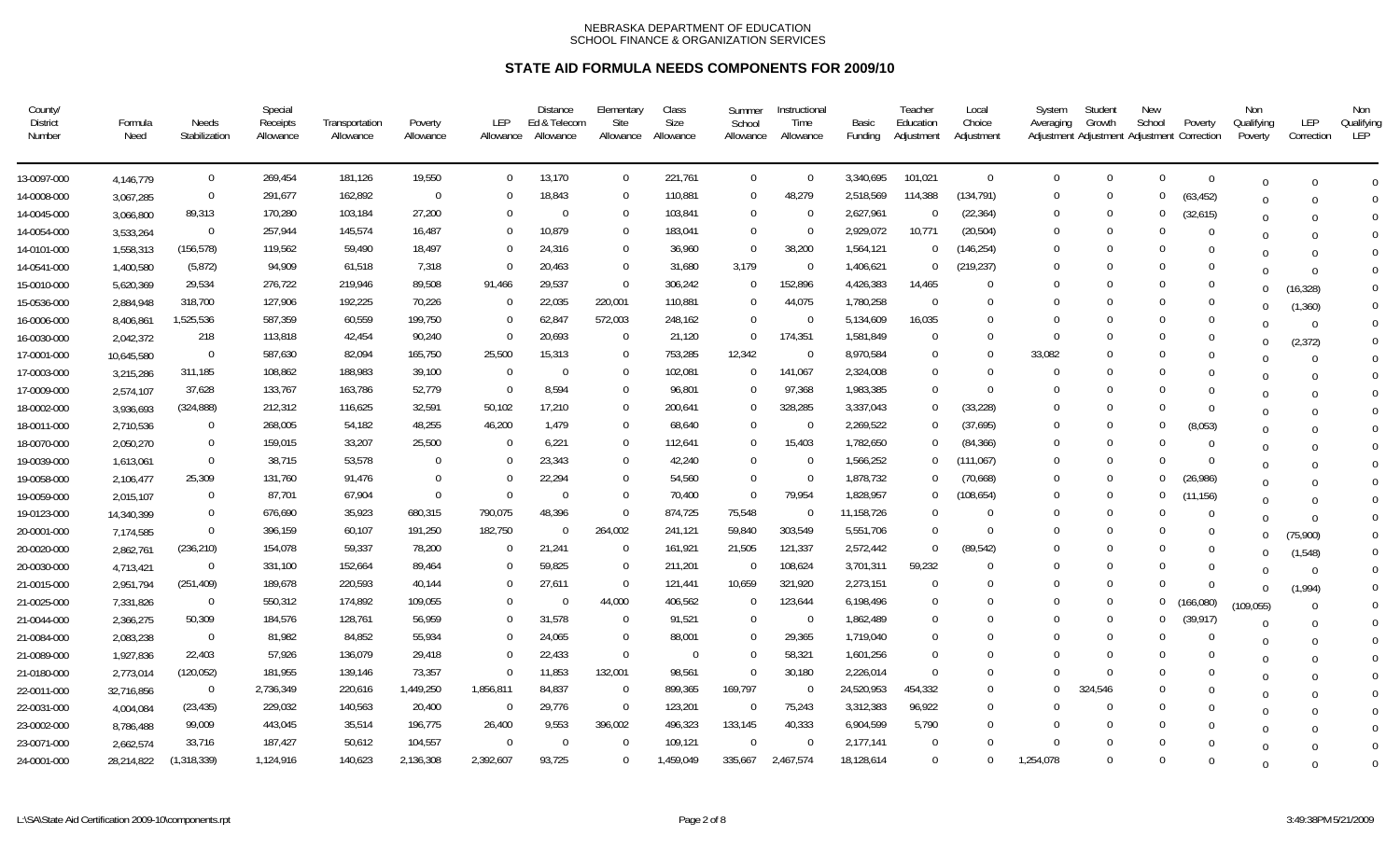| County/<br><b>District</b><br>Number | Formula<br>Need | Needs<br>Stabilization | Special<br>Receipts<br>Allowance | Transportation<br>Allowance | Poverty<br>Allowance | LEP<br>Allowance | <b>Distance</b><br>Ed & Telecom<br>Allowance | Elementary<br>Site<br>Allowance | Class<br>Size<br>Allowance | Summer<br>School<br>Allowance | Instructional<br>Time<br>Allowance | Basic<br>Funding     | Teacher<br>Education<br>Adjustment | Local<br>Choice<br>Adjustment | System<br>Averaging | Student<br>Growth<br>Adjustment Adjustment Adjustment Correction | New<br>School  | Poverty    | Non<br>Qualifying<br>Poverty | LEP<br>Correction | Non<br>Qualifying<br>LEP |
|--------------------------------------|-----------------|------------------------|----------------------------------|-----------------------------|----------------------|------------------|----------------------------------------------|---------------------------------|----------------------------|-------------------------------|------------------------------------|----------------------|------------------------------------|-------------------------------|---------------------|------------------------------------------------------------------|----------------|------------|------------------------------|-------------------|--------------------------|
| 24-0004-000                          | 2,898,897       | $\mathbf 0$            | 145,770                          | 110,090                     | 44,256               | $\Omega$         | $\Omega$                                     | $\mathbf{0}$                    | 33,440                     | 19,822                        | $\overline{0}$                     | 2,670,214            | $\overline{0}$                     | (123, 148)                    | $\Omega$            | $\Omega$                                                         | $\overline{0}$ | $\Omega$   | $\Omega$                     | (1, 548)          | $\Omega$                 |
| 24-0011-000                          | 9,043,489       | $\overline{0}$         | 667,511                          | 519                         | 217,539              | 79,899           | 37,119                                       | $\Omega$                        | 492,803                    | 64,702                        | $\Omega$                           | 7,483,397            | $\Omega$                           | $\Omega$                      | $\Omega$            | $\Omega$                                                         | $\Omega$       | $\Omega$   |                              |                   | $\Omega$                 |
| 24-0020-000                          | 8,111,139       | $\mathbf{0}$           | 348,619                          | 121,483                     | 166,943              | $\Omega$         | 9,527                                        | $\bf{0}$                        | 422,403                    | 21,131                        | 103,818                            | 6,917,216            | $\Omega$                           | $\cup$                        | $\Omega$            | $\Omega$                                                         | $\Omega$       | 0          |                              |                   | $\Omega$                 |
| 24-0101-000                          | 2,293,680       | $\overline{0}$         | 71,870                           | 120,105                     | 56,806               | $\Omega$         | 7,583                                        | $\Omega$                        | 86,241                     | 6,919                         | 28,182                             | 1,915,974            | $\Omega$                           | $\cup$                        | $\Omega$            | $\Omega$                                                         | $\Omega$       | $\Omega$   |                              |                   | $\Omega$                 |
| 25-0025-000                          | 3,375,325       | 938,806                | 116,708                          | 88,885                      | $\Omega$             | $\Omega$         | $\Omega$                                     | $\overline{0}$                  | 124,961                    | - 0                           | $\Omega$                           | 2,105,965            | $\Omega$                           | $\Omega$                      | $\Omega$            | $\Omega$                                                         | $\Omega$       | $\Omega$   | $\Omega$                     |                   | $\Omega$                 |
| 25-0095-000                          | 1,576,464       | (198, 946)             | 65,111                           | 36,128                      | $\Omega$             |                  | 5,215                                        | $\overline{0}$                  | 80,960                     | $\Omega$                      | $\Omega$                           | 1,642,505            | $\Omega$                           |                               | $\Omega$            | $\Omega$                                                         | $\Omega$       | (54, 510)  |                              |                   | $\Omega$                 |
| 26-0001-000                          | 4,204,844       | $\Omega$               | 176,466                          | 103,812                     | 44,611               | 0                |                                              | 264,002                         | 232,321                    | $\Omega$                      | $\Omega$                           | 3,383,632            | $\Omega$                           | $\Omega$                      | $\Omega$            | $\Omega$                                                         | $\Omega$       |            | $\Omega$                     |                   | $\Omega$                 |
| 26-0024-000                          | 1,650,152       | (19, 419)              | 89,656                           | 42,489                      | 10,133               | 0                | 25,166                                       | $\overline{0}$                  | 59,840                     | $\overline{0}$                | $\Omega$                           | 1,588,800            | 20,818                             | (167, 330)                    | $\Omega$            | $\Omega$                                                         | $\Omega$       | $\Omega$   | $\Omega$                     |                   | $\Omega$                 |
| 26-0070-000                          | 2,171,837       | (196, 397)             | 59,154                           | 86,123                      | 37,214               |                  | 10,849                                       | $\Omega$                        | 114,401                    | 7,480                         | $\Omega$                           | 2,116,817            |                                    | $\Omega$                      | $\Omega$            | $\Omega$                                                         | $\Omega$       | (26, 590)  | (37, 214)                    |                   | $\Omega$                 |
| 26-0561-000                          | 3,044,239       | $\Omega$               | 193,552                          | 109,613                     | 29,787               | 24,155           | 13,646                                       | $\Omega$                        | 133,761                    | $\Omega$                      | $\Omega$                           | 2,559,548            |                                    | (19, 823)                     | $\Omega$            | - 0                                                              | $\Omega$       | $\Omega$   | $\Omega$                     |                   | $\Omega$                 |
| 27-0001-000                          | 39,910,638      | $\Omega$               | 2,232,839                        | 310,211                     | 1,182,565            | 464,661          |                                              | $\Omega$                        | 1,585,770                  | 161,756                       | $\Omega$                           | 30,947,372 1,635,309 |                                    | $\Omega$                      | 1,390,155           | $\Omega$                                                         | $\Omega$       | $\Omega$   | $\Omega$                     |                   | $\Omega$                 |
| 27-0046-000                          | 1,666,370       | $\mathbf{0}$           | 81,043                           | 47,519                      | 41,128               | $\Omega$         |                                              | $\Omega$                        | 75,680                     | $\Omega$                      | 74,447                             | 1,538,663            | $\Omega$                           | (109, 562)                    | $\Omega$            | $\Omega$                                                         | $\Omega$       | (41, 421)  | (41, 128)                    |                   | $\Omega$                 |
| 27-0062-000                          | 2,919,119       | $\Omega$               | 158,379                          | 29,331                      | 35,895               | $\Omega$         | 21,300                                       | $\Omega$                        | 140,801                    | $\Omega$                      | 12,631                             | 2,544,468            |                                    | (17, 404)                     | $\Omega$            | $\Omega$                                                         | $\Omega$       | (6, 281)   | $\Omega$                     |                   | $\Omega$                 |
| 27-0594-000                          | 5,533,422       | $\Omega$               | 360,279                          | 231,068                     | 108,651              | 68,200           |                                              | $\Omega$                        | 249,922                    | $\Omega$                      | 157,565                            | 4,440,568            | 79,110                             | $\cup$                        | $\Omega$            | $\Omega$                                                         | $\Omega$       | (53, 290)  | (108, 651)                   |                   | $\Omega$                 |
| 27-0595-000                          | 4,267,354       | $\Omega$               | 268,605                          | 97,734                      | $\Omega$             |                  | 21,942                                       | $\Omega$                        | 230,561                    | $\Omega$                      | $\Omega$                           | 3,523,106            | 130,051                            | $\Omega$                      | $\Omega$            | $\Omega$                                                         | $\Omega$       | -0         | $\Omega$                     | (4,645)           | $\Omega$                 |
| 28-0001-000                          | 441,482,088     | $\Omega$               | 31,222,335                       | 12,341,719                  | 32,725,000           | 14,212,355       | 12,345                                       | $\Omega$                        | 14,539,448                 | ,899,430                      | $\Omega$                           | 307,044,576          | $\Omega$                           | $\Omega$                      | 24,484,881          | $\Omega$                                                         | $\Omega$       |            |                              |                   | $\overline{0}$           |
| 28-0010-000                          | 43,124,447      | $\Omega$               | 2,429,917                        | 369,392                     | 39,822               | 140,801          | 43,641                                       | $\Omega$                        | 1,029,606                  | 175,407                       | $\Omega$                           | 33,887,255           | 973,947                            | $\Omega$                      | 1,996,502           | 1,926,401                                                        | 111.756        | $\Omega$   | $\Omega$                     |                   | $\Omega$                 |
| 28-0015-000                          | 7,806,571       | 1,920,894              | 500,034                          | 172,597                     | 175,923              | 26,400           | 15,591                                       | $\Omega$                        | 330,882                    | 4,114                         | 22,042                             | 4,871,816            | 54,167                             | $\Omega$                      | $\Omega$            | $\Omega$                                                         | $\mathbf 0$    | (111, 967) | (175, 923)                   |                   | $\Omega$                 |
| 28-0017-000                          | 194,444,752     | $\Omega$               | 11,908,137                       | 1,357,800                   | 62,932               | 532,573          | 709,647                                      | $\Omega$                        | 5,236,032                  | 423,932                       | 9,111,924                          | 150,501,502          | 3,586,360                          | $\Omega$                      | 10,082,027          | 757,339                                                          | 174,547        | $\Omega$   | $\Omega$                     |                   | $\Omega$                 |
| 28-0054-000                          | 27,816,774      | $\Omega$               | 2,498,769                        | $\overline{0}$              | 774,775              | 409,202          | 120,136                                      | $\Omega$                        | 1,246,088                  | 73,491                        | 228,253                            | 20,489,214           | 511,239                            | $\Omega$                      | 1,465,607           | $\Omega$                                                         | $\Omega$       | $\Omega$   |                              | $\Omega$          | $\mathbf 0$              |
| 28-0059-000                          | 10,247,914      | $\Omega$               | 341,370                          | 100,683                     | 4,564                | 425              | 26,737                                       | $\Omega$                        | 498,083                    | 30,294                        | $\Omega$                           | 7,799,970            | 129,770                            | $\Omega$                      | $\Omega$            | 526,791                                                          | 795,871        | $\Omega$   | U                            | (6,644)           | $\mathbf 0$              |
| 28-0066-000                          | 57,039,694      | (1, 144, 883)          | 3,398,999                        | 301,247                     | 333,491              | 305,618          | 350,430                                      | $\mathbf 0$                     | 3,088,819                  | 107,526                       | 4,173,886                          | 42,291,436           | 1,632,052                          | $\Omega$                      | 2,201,074           |                                                                  | 0              | $\Omega$   | U                            | $\Omega$          | $\mathbf 0$              |
| 29-0117-000                          | 5,371,538       | 650,108                | 286,015                          | 508,983                     | 170,000              | 24,650           | 20,033                                       | 396,002                         | 98,561                     | - 0                           | $\Omega$                           | 3,238,292            | $\Omega$                           | $\Omega$                      | $\Omega$            | - 0                                                              | $\bf{0}$       | (13, 457)  | $\Omega$                     | (7,649)           | $\overline{0}$           |
| 30-0001-000                          | 2,641,779       | $\Omega$               | 189,571                          | 154,873                     | 16,091               | $\Omega$         |                                              | $\overline{0}$                  | 103,841                    | $\Omega$                      | $\Omega$                           | 2,389,122            | $\Omega$                           | (205, 857)                    | $\Omega$            | $\Omega$                                                         | $\Omega$       | (5,863)    | $\Omega$                     |                   | $\mathbf 0$              |
| 30-0025-000                          | 6,156,242       | (137, 873)             | 807,559                          | 199,089                     | 73,452               | $\Omega$         | 11,768                                       | $\Omega$                        | 216,481                    | 35,717                        | 260,252                            | 4,729,290            | $\Omega$                           | $\Omega$                      | $\Omega$            | $\Omega$                                                         | $\Omega$       | (37, 945)  | $\Omega$                     | (1, 548)          | $\mathbf 0$              |
| 30-0054-000                          | 1,741,876       | (40, 132)              | 100,449                          | 54,208                      | $\mathbf{0}$         |                  | 7,816                                        | $\mathbf 0$                     | 75,680                     | - 0                           | - 0                                | 1,551,551            | 831                                |                               | $\Omega$            | $\Omega$                                                         | $\Omega$       | (8,527)    | $\Omega$                     |                   | $\mathbf 0$              |
| 31-0506-000                          | 3,343,197       | 14,069                 | 226,975                          | 117,421                     | 72,590               |                  | 10,783                                       | $\overline{0}$                  | 163,681                    | 3,927                         | $\Omega$                           | 2,774,207            | $\Omega$                           |                               | $\Omega$            | $\Omega$                                                         | $\bf{0}$       | (40, 456)  | $\Omega$                     |                   | $\Omega$                 |
| 32-0046-000                          | 2,003,043       | $\Omega$               | 41,831                           | 143,530                     | 28,212               | 0                | 12,750                                       | $\Omega$                        | $\Omega$                   | $\Omega$                      | 87,784                             | 1,688,936            | $\Omega$                           |                               | $\Omega$            | $\Omega$                                                         | $\Omega$       | $\Omega$   | $\Omega$                     |                   | $\overline{0}$           |
| 32-0095-000                          | 2,657,183       | $\Omega$               | 171,610                          | 196,519                     | 29,750               | $\Omega$         | 14,801                                       | $\Omega$                        | 100,321                    | 5,423                         | $\Omega$                           | 2,138,760            | $\Omega$                           |                               | $\Omega$            | - 0                                                              | $\Omega$       | - 0        | $\Omega$                     |                   | $\Omega$                 |
| 32-0125-000                          | 2,653,887       | $\mathbf{0}$           | 110,084                          | 144,812                     | 57,757               | $\Omega$         | 34,876                                       | 0                               | 88,001                     | - 0                           | $\Omega$                           | 2,168,982            | 50,721                             |                               | $\Omega$            | $\Omega$                                                         | 0              | (1, 346)   | $\Omega$                     |                   | $\Omega$                 |
| 33-0018-000                          | 3,294,910       | $\Omega$               | 263,898                          | 140,703                     | 84,241               | 21,446           | 17,000                                       | $\Omega$                        | 132,001                    | $\overline{0}$                | 21,243                             | 2,614,378            | $\Omega$                           |                               | $\Omega$            | $\Omega$                                                         | $\Omega$       | $\Omega$   | U                            |                   | $\overline{0}$           |
| 33-0021-000                          | 3,688,223       | (118, 228)             | 185,332                          | 203,880                     | 74,252               | $\Omega$         | 15,575                                       | $\mathbf 0$                     | 163,681                    | 14,773                        | 324,687                            | 2,824,271            | $\Omega$                           |                               | $\Omega$            | $\Omega$                                                         | $\Omega$       | $\Omega$   |                              |                   | $\overline{0}$           |
| 33-0540-000                          | 5,570,745       | $\Omega$               | 454,074                          | 312,825                     | 127,500              | $\Omega$         | 15,936                                       | 0                               | 241,121                    | - 0                           | - 0                                | 4,498,703            | $\Omega$                           |                               | $\Omega$            | $\Omega$                                                         | 0              | (79,415)   | $\Omega$                     |                   | $\Omega$                 |
| 34-0001-000                          | 4,343,006       | $\Omega$               | 360,253                          | 85,497                      | 119,000              | 0                |                                              | $\Omega$                        | 200,641                    | 15,334                        | 124,419                            | 3,437,861            | $\Omega$                           | $\Omega$                      | $\Omega$            | $\Omega$                                                         | $\Omega$       | $\Omega$   | $\Omega$                     |                   | $\Omega$                 |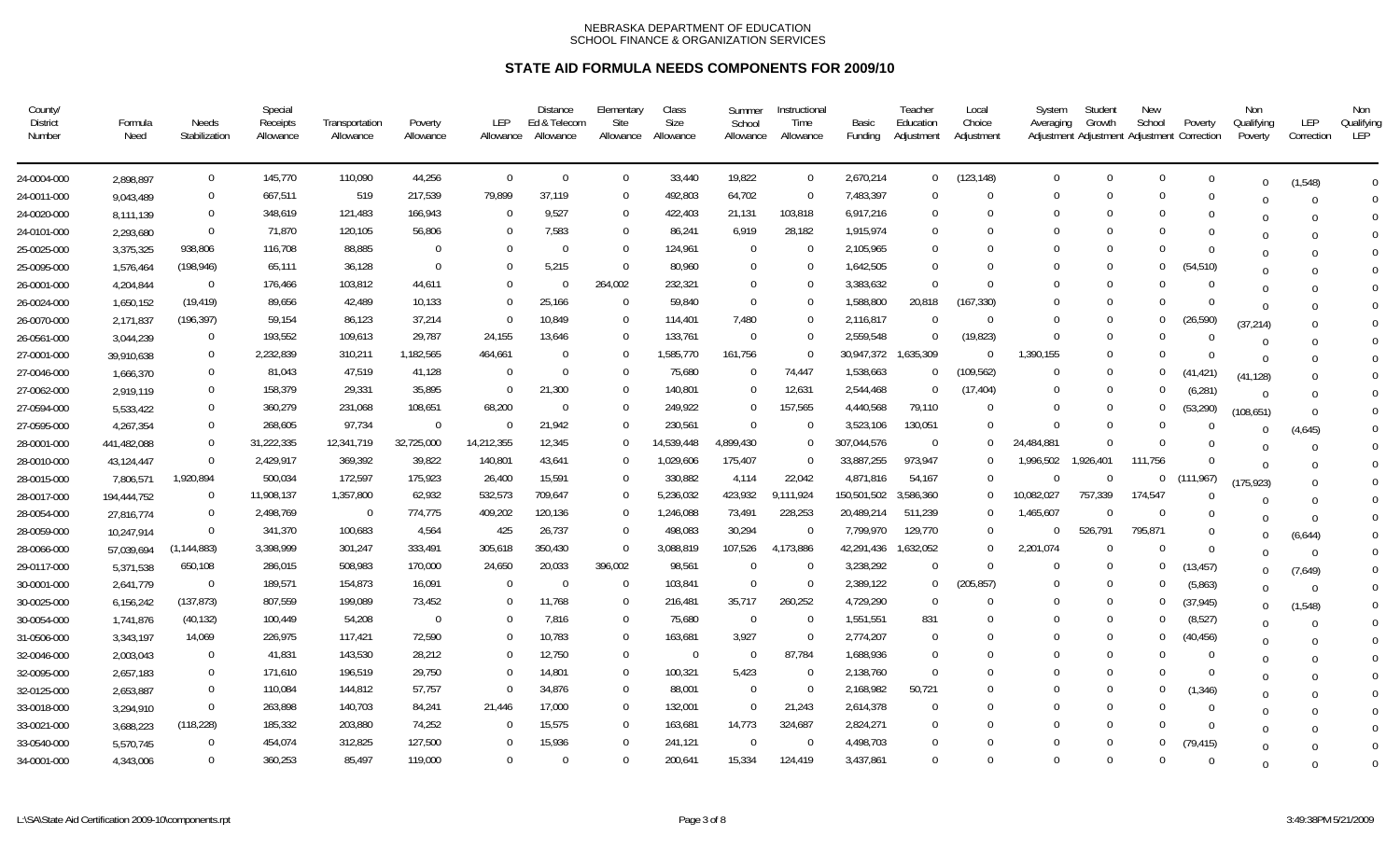| County/<br><b>District</b><br>Number | Formula<br>Need | Needs<br>Stabilization | Special<br>Receipts<br>Allowance | Transportation<br>Allowance | Poverty<br>Allowance | LEP<br>Allowance | <b>Distance</b><br>Ed & Telecom<br>Allowance | Elementary<br>Site<br>Allowance | Class<br>Size<br>Allowance | Summer<br>School<br>Allowance | Instructional<br>Time<br>Allowance | Basic<br>Funding | Teacher<br>Education<br>Adjustment | Local<br>Choice<br>Adjustment | System<br>Averaging | Student<br>Growth<br>Adjustment Adjustment Adjustment Correction | New<br>School | Poverty   | Non<br>Qualifying<br>Poverty | LEP<br>Correction | Non<br>Qualifying<br>LEP |
|--------------------------------------|-----------------|------------------------|----------------------------------|-----------------------------|----------------------|------------------|----------------------------------------------|---------------------------------|----------------------------|-------------------------------|------------------------------------|------------------|------------------------------------|-------------------------------|---------------------|------------------------------------------------------------------|---------------|-----------|------------------------------|-------------------|--------------------------|
| 34-0015-000                          | 19,151,293      | 321,166                | 1,826,580                        | 251,528                     | 507,466              | 26,400           | 8.741                                        | $\mathbf{0}$                    | 392,482                    | 935                           | $\Omega$                           | 14,471,264       | 460,594                            | $\overline{0}$                | 884,136             | $\overline{0}$                                                   | $\mathbf 0$   | $\Omega$  | $\cap$                       |                   | $\Omega$                 |
| 34-0034-000                          | 3,330,821       | (413, 594)             | 279,368                          | 139,671                     | $\mathbf 0$          | $\Omega$         | 20,138                                       | $\Omega$                        | 202,401                    | $\overline{0}$                | $\Omega$                           | 3,120,162        | 66,089                             | (83, 415)                     | $\Omega$            | $\Omega$                                                         | $\Omega$      | $\Omega$  |                              |                   | $\Omega$                 |
| 34-0100-000                          | 2,594,420       | $\overline{0}$         | 168,658                          | 132,882                     | 19,645               | $\Omega$         | -0                                           | $\overline{0}$                  | 119,681                    | - 0                           | - 0                                | 2,289,824        | $\Omega$                           | (136, 269)                    | $\Omega$            | $\Omega$                                                         | $\Omega$      | 0         | $\Omega$                     |                   | $\Omega$                 |
| 35-0001-000                          | 3,683,711       | 379,677                | 283,108                          | 127,076                     | 127,087              | $\Omega$         | 11,477                                       | $\overline{0}$                  | 110,881                    | 23,188                        | $\Omega$                           | 2,621,217        | $\Omega$                           | $\Omega$                      | $\Omega$            | $\Omega$                                                         | $\Omega$      | 0         |                              |                   | $\Omega$                 |
| 36-0100-000                          | 3,510,170       | $\overline{0}$         | 150,632                          | 81,825                      | 74,460               | $\Omega$         | 14,493                                       | 88,001                          | 147,841                    | - 0                           | $\Omega$                           | 2,952,919        | $\Omega$                           | $\Omega$                      | $\Omega$            | $\Omega$                                                         | $\Omega$      | $\Omega$  | $\Omega$                     |                   | $\Omega$                 |
| 37-0030-000                          | 2,605,520       | $\Omega$               | 193,833                          | 136,433                     | $\Omega$             | $\Omega$         | $\Omega$                                     | $\mathbf 0$                     | 128,481                    | $\Omega$                      | $\Omega$                           | 2,277,150        | $\Omega$                           | (98, 212)                     | $\Omega$            | $\Omega$                                                         | $\Omega$      | (32, 164) | $\Omega$                     |                   | $\Omega$                 |
| 38-0011-000                          | 1,943,570       | 260,047                | 52,091                           | 112,052                     | $\Omega$             | 0                |                                              | $\Omega$                        | 44,000                     | $\Omega$                      | 71,748                             | 1,427,470        | $\Omega$                           | $\Omega$                      | $\Omega$            | $\Omega$                                                         | $\mathbf 0$   | (23, 839) | $\Omega$                     |                   | $\Omega$                 |
| 39-0010-000                          | 2,407,026       | $\Omega$               | 130,910                          | 80,709                      | 59,500               | 13,702           | 35,567                                       | $\Omega$                        | 58,080                     | $\overline{0}$                | $\Omega$                           | 2,028,558        | $\Omega$                           | $\cup$                        | $\Omega$            | $\Omega$                                                         | $\Omega$      | $\Omega$  | $\Omega$                     | (1)               | $\Omega$                 |
| 39-0055-000                          | 1,444,079       | (247, 958)             | 47,467                           | 33,571                      | 50,578               | $\Omega$         | 53,725                                       | $\Omega$                        | $\Omega$                   | 4,488                         | 23,810                             | 1,478,398        | $\Omega$                           |                               | $\Omega$            | $\Omega$                                                         | $\Omega$      | $\Omega$  | 0                            |                   | $\Omega$                 |
| 39-0501-000                          | 2,349,759       | $\Omega$               | 71,091                           | 108,704                     | 70,002               |                  | 24,296                                       | $\Omega$                        | 75,680                     | - 0                           | 51,323                             | 1,948,662        | $\Omega$                           | $\Omega$                      | $\Omega$            | $\Omega$                                                         | $\Omega$      | $\Omega$  | 0                            |                   | $\Omega$                 |
| 40-0002-000                          | 76,968,069      | $\Omega$               | 4,129,521                        | 22,638                      | 2,805,000            | 3,697,500        | 10,672                                       | $\Omega$                        | 4,964,990                  | 555,580                       | $\Omega$                           | 56,610,290       | 1,665,746                          | $\Omega$                      | 1,884,616           | 509,877                                                          | 111,639       | $\Omega$  |                              |                   | $\Omega$                 |
| 40-0082-000                          | 12,664,331      | (366, 510)             | 673,957                          | 39,423                      | 120,913              | 31,960           | 30,570                                       | 1,056,006                       | 526,243                    | 17,952                        | 168,212                            | 10,227,933       | $\Omega$                           | $\Omega$                      | 137,671             | $\Omega$                                                         | $\Omega$      | $\Omega$  | U                            |                   | $\Omega$                 |
| 40-0083-000                          | 5,313,061       | $\Omega$               | 301,288                          | 69,443                      | 80,831               | 99,079           | 11,837                                       | $\overline{0}$                  | 292,162                    | $\overline{0}$                | $\Omega$                           | 4,490,941        | $\Omega$                           | $\Omega$                      | $\Omega$            | $\Omega$                                                         | $\Omega$      | (32, 520) | $\Omega$                     |                   | $\Omega$                 |
| 40-0126-000                          | 5,208,323       | $\Omega$               | 371,009                          | 109,791                     | 13,749               | 26,400           | 9,531                                        | $\Omega$                        | 220,001                    | 11,968                        | $\Omega$                           | 4,448,109        | $\Omega$                           | $\Omega$                      | $\Omega$            | $\Omega$                                                         | $\Omega$      | - 0       | $\Omega$                     | (2, 235)          | $\Omega$                 |
| 41-0002-000                          | 2,021,082       | (51, 312)              | 96,063                           | 160,000                     | 7,650                | $\Omega$         | 4,700                                        | $\mathbf 0$                     | 77,440                     | $\overline{0}$                | $\Omega$                           | 1,796,237        | $\Omega$                           | (68, 897)                     | $\Omega$            | $\Omega$                                                         | $\Omega$      | (799)     | $\Omega$                     |                   | $\Omega$                 |
| 41-0091-000                          | 1,582,302       | (66, 888)              | 131,934                          | 62,157                      | $\Omega$             | $\Omega$         | 12,050                                       | $\Omega$                        | 47,520                     | $\overline{0}$                | 19,690                             | 1,492,522        | $\Omega$                           | (101,339)                     | $\Omega$            | $\Omega$                                                         | $\Omega$      | (15, 345) | $\Omega$                     |                   | $\Omega$                 |
| 41-0504-000                          | 11,084,749      | $\Omega$               | 774,051                          | 359,578                     | 93,039               | $\Omega$         | 40,124                                       | $\Omega$                        | 572,003                    | 2,805                         | $\Omega$                           | 9,156,579        | 86,569                             | $\Omega$                      | $\Omega$            | $\Omega$                                                         | $\Omega$      | $\Omega$  | $\Omega$                     |                   | $\Omega$                 |
| 42-0002-000                          | 3,134,421       | $\overline{0}$         | 144,164                          | 126,681                     | 61,665               | $\Omega$         | 6,582                                        | $\mathbf 0$                     | 158,401                    | 35,156                        | $\Omega$                           | 2,647,228        | $\Omega$                           | (27, 365)                     | $\Omega$            | $\Omega$                                                         | $\mathbf{0}$  | (18,093)  | $\Omega$                     |                   | $\Omega$                 |
| 43-0079-000                          | 2,298,419       | 369,002                | 70,870                           | 197,120                     | 61,270               | $\Omega$         | 7,884                                        | $\Omega$                        | 40,480                     | $\Omega$                      | $\Omega$                           | 1,551,793        | $\Omega$                           |                               | $\Omega$            | $\Omega$                                                         | $\Omega$      | $\Omega$  | $\Omega$                     |                   | $\Omega$                 |
| 44-0070-000                          | 2,719,389       | $\Omega$               | 182,716                          | 193,281                     | 100,093              | $\Omega$         | 18,378                                       | $\Omega$                        | 135,521                    | $\Omega$                      | $\Omega$                           | 2,094,791        | 58,351                             |                               | $\Omega$            | $\Omega$                                                         | $\Omega$      | (63, 742) | $\Omega$                     | $\Omega$          | $\mathbf 0$              |
| 45-0007-000                          | 8,267,133       | 295,759                | 784,526                          | 149,661                     | 195,394              | 85,000           | 14,705                                       | 132,001                         | 383,682                    | $\Omega$                      | $\Omega$                           | 6,027,332        | 207,413                            |                               | $\Omega$            | $\Omega$                                                         | $\Omega$      | $\Omega$  | U                            | (8, 339)          | $\mathbf 0$              |
| 45-0029-000                          | 1,849,988       | $\mathbf{0}$           | 73,465                           | 82,127                      | 53,393               | $\Omega$         |                                              | $\mathbf 0$                     | 26,400                     | 0                             | $\Omega$                           | 1,614,603        | $\Omega$                           | $\Omega$                      | $\Omega$            |                                                                  | $\Omega$      | $\Omega$  |                              | $\Omega$          | $\overline{0}$           |
| 45-0044-000                          | 1,811,491       | (161)                  | 99,729                           | 67,602                      | 53,405               | $\Omega$         | 13,694                                       | $\overline{0}$                  | 77,440                     | $\Omega$                      | - 0                                | 1,631,552        | $\Omega$                           | (131,769)                     | $\Omega$            | $\Omega$                                                         | $\Omega$      | $\Omega$  | $\cup$                       |                   | $\mathbf 0$              |
| 45-0137-000                          | 2,193,296       | $\Omega$               | 99,573                           | 110,304                     | 62,396               |                  | 15,360                                       | $\Omega$                        | 40,480                     | $\Omega$                      | 18,654                             | 1,846,528        | $\Omega$                           | $\cup$                        | $\Omega$            | $\Omega$                                                         | $\Omega$      | $\Omega$  | $\Omega$                     |                   | $\mathbf 0$              |
| 45-0239-000                          | 3,588,638       | 233,322                | 356,726                          | 12,807                      | $\Omega$             | $\Omega$         | 32,209                                       | 44,000                          | 112,641                    | - 0                           | 54,554                             | 2,798,210        | $\Omega$                           | $\Omega$                      | $\Omega$            | $\Omega$                                                         | $\Omega$      | (55, 831) | $\Omega$                     | $\Omega$          | $\mathbf 0$              |
| 46-0001-000                          | 2,436,127       | 161,947                | 71,404                           | 185,350                     | $\Omega$             |                  | 13,237                                       | $\overline{0}$                  | 93,281                     | - 0                           | 1,220                              | 1,948,662        | $\Omega$                           |                               | $\Omega$            | $\Omega$                                                         | $\bf{0}$      | (27, 116) | $\Omega$                     | (11, 858)         | $\mathbf 0$              |
| 47-0001-000                          | 5,751,908       | $\mathbf{0}$           | 384,015                          | 202,000                     | 99,328               |                  | 16,248                                       | $\overline{0}$                  | 304,482                    | - 0                           | 32,750                             | 4,713,085        | $\Omega$                           | $\cup$                        | $\Omega$            | $\Omega$                                                         | $\Omega$      | $\Omega$  | $\cup$                       |                   | $\mathbf 0$              |
| 47-0100-000                          | 5,330,622       | (237, 112)             | 269,084                          | 181,346                     | 51,000               | $\Omega$         | 38,638                                       | $\overline{0}$                  | 258,722                    | $\Omega$                      | 330,684                            | 4,438,262        | $\Omega$                           | $\Omega$                      | $\Omega$            | $\Omega$                                                         | $\Omega$      | $\Omega$  | $\Omega$                     |                   | $\overline{0}$           |
| 47-0103-000                          | 1,374,180       | $\Omega$               | 67,568                           | 70,695                      | $\Omega$             | $\Omega$         | $\Omega$                                     | $\Omega$                        | $\mathbf 0$                | 561                           | 14,385                             | 1,460,816        | $\Omega$                           | (239, 845)                    | $\Omega$            | $\Omega$                                                         | $\Omega$      | 0         | $\Omega$                     |                   | $\Omega$                 |
| 48-0008-000                          | 8,396,175       | $\mathbf{0}$           | 613,909                          | 206,963                     | 236,120              | 26,400           | 23,229                                       | $\mathbf 0$                     | 471,683                    | 7,480                         | - 0                                | 6,619,979        | 190,412                            | $\Omega$                      | $\Omega$            | $\Omega$                                                         | $\Omega$      | 0         | $\Omega$                     |                   | $\Omega$                 |
| 48-0300-000                          | 4,124,122       | $\overline{0}$         | 272,652                          | 182,446                     | 39,955               | $\overline{0}$   | 4,180                                        | $\Omega$                        | 181,281                    | $\overline{0}$                | $\overline{0}$                     | 3,385,073        | 58,534                             | $\Omega$                      | $\Omega$            | $\Omega$                                                         | $\Omega$      | 0         | U                            |                   | $\overline{0}$           |
| 48-0303-000                          | 2,108,876       | $\Omega$               | 128,964                          | 115,336                     | 21,250               | 21,250           | 14,580                                       | $\Omega$                        | 58,080                     | 6,732                         | 42,997                             | 1,782,650        | $\Omega$                           | (82,964)                      | $\Omega$            | $\Omega$                                                         | $\Omega$      | $\Omega$  |                              |                   | $\overline{0}$           |
| 49-0033-000                          | 2,190,705       | (218,998)              | 119,884                          | 88,744                      | $\mathbf{0}$         | $\overline{0}$   | 15,040                                       | $\mathbf 0$                     | 105,601                    | $\Omega$                      | 129,201                            | 2,079,422        | $\Omega$                           | (128, 189)                    | $\Omega$            | $\Omega$                                                         | $\Omega$      |           | $\Omega$                     |                   | $\Omega$                 |
| 49-0050-000                          | 5,583,146       | $\Omega$               | 293,058                          | 190,780                     | 93,991               | 56,210           | 13,693                                       | $\Omega$                        | 251,682                    | 17,952                        | 314,685                            | 4,351,095        | $\Omega$                           | $\Omega$                      | $\Omega$            | $\Omega$                                                         | $\Omega$      | $\Omega$  | $\Omega$                     |                   | $\Omega$                 |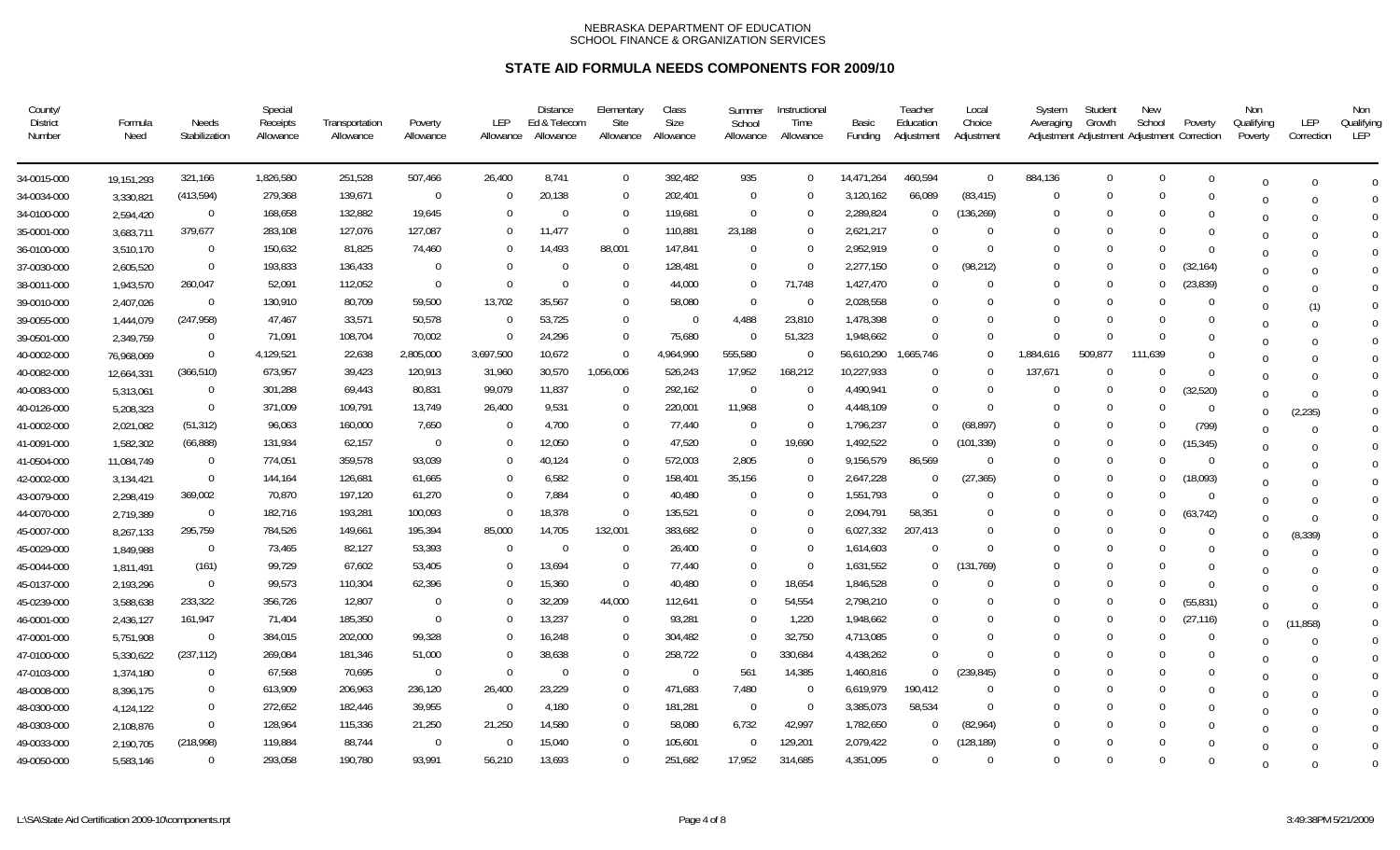| County/<br><b>District</b><br>Number | Formula<br>Need | Needs<br>Stabilization | Special<br>Receipts<br>Allowance | Transportation<br>Allowance | Poverty<br>Allowance | LEP<br>Allowance | <b>Distance</b><br>Ed & Telecom<br>Allowance | Elementary<br>Site<br>Allowance | Class<br>Size<br>Allowance | Summer<br>School<br>Allowance | Instructional<br>Time<br>Allowance | Basic<br>Funding | Teacher<br>Education<br>Adjustment | Local<br>Choice<br>Adjustment | System<br>Averaging | Student<br>Growth<br>Adjustment Adjustment Adjustment Correction | New<br>School | Poverty        | Non<br>Qualifying<br>Poverty | LEP<br>Correction | Non<br>Qualifying<br>LEP |
|--------------------------------------|-----------------|------------------------|----------------------------------|-----------------------------|----------------------|------------------|----------------------------------------------|---------------------------------|----------------------------|-------------------------------|------------------------------------|------------------|------------------------------------|-------------------------------|---------------------|------------------------------------------------------------------|---------------|----------------|------------------------------|-------------------|--------------------------|
| 50-0001-000                          | 2,997,716       | 256,569                | 243,977                          | 148,630                     | $\mathbf{0}$         | $\Omega$         | 13,415                                       | $\mathbf{0}$                    | 73,920                     | 2,244                         | $\overline{0}$                     | 2,286,283        | $\overline{0}$                     | $\Omega$                      | $\Omega$            | $\overline{0}$                                                   | $\Omega$      | (23, 333)      | $\Omega$                     | (3,988)           | $\mathbf 0$              |
| 50-0501-000                          | 2,868,511       | $\Omega$               | 164,481                          | 106,498                     | $\Omega$             | $\Omega$         | $\Omega$                                     | $\Omega$                        | 31,680                     | $\overline{0}$                | $\Omega$                           | 2,578,395        | $\Omega$                           | $\Omega$                      | $\Omega$            | $\Omega$                                                         | $\Omega$      | (10, 995)      |                              | (1, 548)          | $\Omega$                 |
| 50-0503-000                          | 7,075,092       | $\mathbf{0}$           | 476,766                          | 214,657                     | 94,748               | $\Omega$         | 10,079                                       | $\mathbf 0$                     | 256,962                    | 5,236                         | - 0                                | 5,982,488        | 55,832                             | $\cup$                        | $\Omega$            | $\Omega$                                                         | $\Omega$      | $\overline{0}$ | $\Omega$                     | (21, 677)         | $\Omega$                 |
| 51-0001-000                          | 9,851,285       | $\overline{0}$         | 1,039,051                        | 156,006                     | 218,630              |                  | 49,462                                       | $\Omega$                        | 468,163                    | 18,700                        | 330,951                            | 7,570,322        | $\Omega$                           | $\cup$                        | $\Omega$            | $\Omega$                                                         | $\Omega$      | $\Omega$       |                              |                   | $\Omega$                 |
| 51-0006-000                          | 2,389,256       | (248, 530)             | 97,676                           | 126,921                     | 65,025               |                  | 14,790                                       | $\overline{0}$                  | 107,361                    | $\overline{0}$                | $\Omega$                           | 2,226,014        | $\Omega$                           | $\Omega$                      | $\Omega$            | $\Omega$                                                         | $\Omega$      | $\Omega$       | $\Omega$                     |                   | $\Omega$                 |
| 52-0100-000                          | 1,595,268       | 89,026                 | 108,326                          | 51,633                      | $\Omega$             |                  | 3,923                                        | $\Omega$                        | $\Omega$                   | $\Omega$                      | $\Omega$                           | 1,426,536        | $\Omega$                           | $\Omega$                      | $\Omega$            | $\Omega$                                                         | $\Omega$      | (84, 176)      |                              |                   | $\Omega$                 |
| 53-0001-000                          | 5,699,163       | 165,453                | 340,104                          | 129,124                     | 143,714              | 0                | $\Omega$                                     | $\Omega$                        | 285,122                    | 66,198                        | $\Omega$                           | 4,569,448        | $\Omega$                           | $\Omega$                      | $\Omega$            | $\Omega$                                                         | $\Omega$      | $\Omega$       | $\Omega$                     |                   | $\Omega$                 |
| 54-0013-000                          | 3,941,364       | $\Omega$               | 171,972                          | 143,378                     | 85,000               |                  | 26,391                                       | $\mathbf 0$                     | 204,161                    | $\Omega$                      | 7,346                              | 3,331,839        | $\Omega$                           | (28, 723)                     | $\Omega$            | $\Omega$                                                         | $\Omega$      | $\Omega$       | $\Omega$                     |                   | $\Omega$                 |
| 54-0096-000                          | 3,690,471       | $\Omega$               | 182,216                          | 149,973                     | $\Omega$             | U                | 2,617                                        | $\Omega$                        | 58,080                     | $\Omega$                      | 208,990                            | 3,115,724        | $\Omega$                           | $\Omega$                      | $\Omega$            | $\Omega$                                                         | $\Omega$      | (27, 129)      | $\Omega$                     |                   | $\Omega$                 |
| 54-0501-000                          | 2,025,560       | 14,761                 | 208,902                          | 139,031                     | 113,717              |                  | 14,353                                       | $\Omega$                        | 75,680                     | $\Omega$                      | $\Omega$                           | 1,536,191        | 50,790                             | (127, 865)                    | $\Omega$            | $\Omega$                                                         | $\Omega$      | $\Omega$       | $\Omega$                     |                   | $\Omega$                 |
| 54-0505-000                          | 2,073,345       | $\overline{0}$         | 226,688                          | 6,121                       | 161,790              | 0                | $\Omega$                                     | $\Omega$                        | 91,521                     | 3,366                         | $\Omega$                           | 1,583,859        | $\Omega$                           | $\Omega$                      | $\Omega$            | $\Omega$                                                         | $\Omega$      | $\Omega$       | U                            |                   | $\Omega$                 |
| 54-0576-000                          | 2,035,837       | (311, 939)             | 96,503                           | 59,584                      | 49,795               |                  | 17,497                                       | $\Omega$                        | 119,681                    | $\Omega$                      | 94,787                             | 2,046,350        |                                    | (131, 608)                    | $\Omega$            | $\Omega$                                                         | $\Omega$      | (168)          | $\Omega$                     | (4,645)           | $\Omega$                 |
| 54-0586-000                          | 2,537,918       | (128, 331)             | 130,739                          | 120,461                     | 46,093               |                  | 5,322                                        | $\Omega$                        | 107,361                    | $\Omega$                      | 89,640                             | 2,226,651        | $\Omega$                           | (60, 017)                     | $\Omega$            | $\Omega$                                                         | $\Omega$      | $\Omega$       |                              | $\Omega$          | $\Omega$                 |
| 55-0001-000                          | 298,907,085     | $\Omega$               | 24, 169, 457                     | 1,344,145                   | 9,230,200            | 5,609,150        | 357,250                                      | $\Omega$                        | 8,858,134                  | 251,143                       | $\Omega$                           | 227,360,107      | $\Omega$                           | $\Omega$                      | 15,586,393          | 2,824,543                                                        | 3,316,565     | $\Omega$       |                              |                   | $\Omega$                 |
| 55-0145-000                          | 15,743,818      | $\Omega$               | 1,586,310                        | 516,969                     | 77,785               | 61,600           | $\Omega$                                     | $\mathbf 0$                     | 359,042                    | 19,635                        | $\Omega$                           | 12,396,463       | 296,538                            | $\Omega$                      | 453,325             | $\Omega$                                                         | $\Omega$      | $\Omega$       | $\Omega$                     | (23, 849)         | $\Omega$                 |
| 55-0148-000                          | 4,512,500       | (375, 768)             | 242,709                          | 93,065                      | $\Omega$             | $\Omega$         | 25,559                                       | $\Omega$                        | 279,842                    | $\Omega$                      | 153,895                            | 4,055,024        | 40,736                             | $\Omega$                      | $\Omega$            | $\Omega$                                                         | $\Omega$      | (2, 561)       | $\cap$                       | $\Omega$          | $\overline{0}$           |
| 55-0160-000                          | 16,652,296      | $\Omega$               | 996,101                          | 586,103                     | $\Omega$             | 18,272           | 26,560                                       | $\Omega$                        | 383,682                    | 40,205                        | 3,321                              | 13,677,834       | 920,217                            | $\Omega$                      | $\Omega$            | $\Omega$                                                         | $\Omega$      | $\Omega$       | $\Omega$                     | $\Omega$          | $\overline{0}$           |
| 55-0161-000                          | 5,924,959       | $\mathbf{0}$           | 323,483                          | 245,693                     | 3,456                | $\Omega$         | 28,700                                       | $\mathbf 0$                     | 256,962                    | - 0                           | 11,390                             | 5,046,660        | 10,164                             | $\cap$                        | $\Omega$            | $\cup$                                                           | $\Omega$      | $\Omega$       | $\Omega$                     | (1, 548)          | $\overline{0}$           |
| 56-0001-000                          | 34,862,230      | $\Omega$               | 2,653,503                        | 121,578                     | 800,540              | 74,067           | 36,420                                       | $\Omega$                        | 1,578,730                  | $\Omega$                      |                                    | 28,563,910       | 118,603                            | $\Omega$                      | 914,879             |                                                                  | $\Omega$      | $\Omega$       |                              |                   | $\Omega$                 |
| 56-0006-000                          | 2,010,219       | (89, 216)              | 101,053                          | 60,343                      | 17,128               | - 0              | 12,750                                       | $\Omega$                        | 84,481                     | - 0                           | $\Omega$                           | 1,861,745        | 43,537                             | (81,602)                      | $\Omega$            | $\Omega$                                                         | $\Omega$      | $\Omega$       | $\Omega$                     |                   | $\overline{0}$           |
| 56-0007-000                          | 2,966,235       | $\overline{0}$         | 190,124                          | 53,700                      | 12,669               | $\Omega$         | 16,886                                       | $\Omega$                        | 133,761                    | $\overline{0}$                | $\Omega$                           | 2,562,350        |                                    | $\Omega$                      | $\Omega$            | $\Omega$                                                         | $\Omega$      | (3, 254)       | $\Omega$                     |                   | $\overline{0}$           |
| 56-0037-000                          | 5,087,594       | 102,968                | 223,864                          | 115,098                     | 28,900               | 21,250           | 21,799                                       | $\mathbf 0$                     | 235,841                    | 1,683                         | - 0                                | 4,336,191        | $\Omega$                           |                               | $\Omega$            |                                                                  | $\Omega$      | $\Omega$       | $\Omega$                     |                   | $\overline{0}$           |
| 56-0055-000                          | 3,854,630       | 287,747                | 228,861                          | $\mathbf 0$                 | 18,841               | $\Omega$         | 12,750                                       | $\mathbf 0$                     | 202,401                    | - 0                           | 9,431                              | 3,094,599        | $\Omega$                           |                               | $\Omega$            | $\Omega$                                                         | $\Omega$      | $\Omega$       | $\cup$                       |                   | $\overline{0}$           |
| 56-0565-000                          | 2,204,886       | 49,329                 | 52,852                           | 138,390                     | $\Omega$             | $\Omega$         | 19,241                                       | $\Omega$                        | $\Omega$                   | - 0                           | 53,626                             | 1,891,448        | $\Omega$                           |                               | $\Omega$            | $\Omega$                                                         | $\Omega$      | $\Omega$       | $\Omega$                     |                   | $\overline{0}$           |
| 57-0501-000                          | 2,225,922       | 95,163                 | 111,952                          | 153,720                     | $\Omega$             | $\Omega$         | 32,088                                       | $\Omega$                        | 66,880                     | $\overline{0}$                | - 0                                | 1,807,217        | $^{\circ}$                         |                               | -0                  | $\Omega$                                                         | $\Omega$      | (41,098)       | $\Omega$                     |                   | $\mathbf 0$              |
| 58-0025-000                          | 1,585,437       | (146, 181)             | 59,764                           | 109,433                     | 49,759               | $\Omega$         | 9,265                                        | $\mathbf 0$                     | 51,040                     | $\overline{0}$                | $\Omega$                           | 1,462,515        | $\Omega$                           |                               | $\Omega$            | $\Omega$                                                         | $\bf{0}$      | (10, 158)      | $\Omega$                     |                   | $\mathbf 0$              |
| 59-0001-000                          | 5,500,115       | $\Omega$               | 367,829                          | 22,237                      | 166,091              | 76,824           | 7,997                                        | $\overline{0}$                  | 249,922                    | 63,019                        | $\Omega$                           | 4,546,196        | $\Omega$                           | $\Omega$                      | $\Omega$            | $\Omega$                                                         | $\Omega$      | $\Omega$       | $\Omega$                     |                   | $\mathbf 0$              |
| 59-0002-000                          | 34,315,231      | $\Omega$               | 2,473,054                        | 121,617                     | 1,244,030            | 350,153          | 51,841                                       | $\Omega$                        | 520,963                    | 151,471                       | 8,988                              | 27,009,214       | 1,256,207                          | $\Omega$                      | 1,170,410           | $\Omega$                                                         | $\Omega$      | - 0            | 0                            | (42, 717)         | $\overline{0}$           |
| 59-0005-000                          | 4,204,491       | $\Omega$               | 257,603                          | 120,146                     | 20,172               | $\Omega$         | 22,487                                       | $\Omega$                        | 114,401                    | 4,488                         | 89,253                             | 3,577,491        | $\Omega$                           | $\cup$                        | $\Omega$            | - 0                                                              | $\Omega$      | $\Omega$       | 0                            | (1, 548)          | $\mathbf{0}$             |
| 59-0013-000                          | 2,261,577       | 159,577                | 142,983                          | 101,477                     | $\mathbf{0}$         | $\Omega$         | 3,518                                        | $\mathbf 0$                     | 89,761                     | 1,683                         | - 0                                | 1,910,900        | $\Omega$                           | $\Omega$                      | -0                  | $\Omega$                                                         | $\bf{0}$      | (80, 194)      | $\Omega$                     | (68, 128)         | $\mathbf{0}$             |
| 59-0080-000                          | 2,738,209       | $\Omega$               | 247,130                          | 135,340                     | $\Omega$             | $\Omega$         | 54,335                                       | $\Omega$                        | $\mathbf 0$                | - 0                           | $\Omega$                           | 2,466,185        | $\Omega$                           | (111, 462)                    | $\Omega$            | $\Omega$                                                         | $\Omega$      | (53, 318)      | $\cap$                       |                   | $\mathbf 0$              |
| 60-0090-000                          | 1,562,223       | 90,513                 | 47,840                           | 29,882                      | 19,790               | 0                | 17,172                                       | $\mathbf 0$                     | 28,160                     | $\mathbf 0$                   | 1,011                              | 1,384,306        | $\Omega$                           | $\Omega$                      | $\Omega$            | $\Omega$                                                         | $\Omega$      | (36,660)       | (19, 790)                    |                   | $\mathbf 0$              |
| 61-0004-000                          | 7,016,909       | $\Omega$               | 478,314                          | 220,992                     | 88,906               |                  | 25,144                                       | $\mathbf 0$                     | 332,642                    | $\mathbf 0$                   | $\Omega$                           | 5,908,182        | $\Omega$                           | $\cap$                        | $\Omega$            | $\Omega$                                                         | $\Omega$      | (37, 272)      | $\Omega$                     |                   | $\mathbf 0$              |
| 61-0049-000                          | 2,306,749       | (244, 697)             | 92,231                           | 89,680                      | 38,988               | 0                | 33,964                                       | $\Omega$                        | 110,881                    | $\Omega$                      | $\Omega$                           | 2,380,848        | $\overline{0}$                     | (195, 145)                    | $\Omega$            | $\Omega$                                                         | $\Omega$      | $\Omega$       | $\Omega$                     |                   | $\Omega$                 |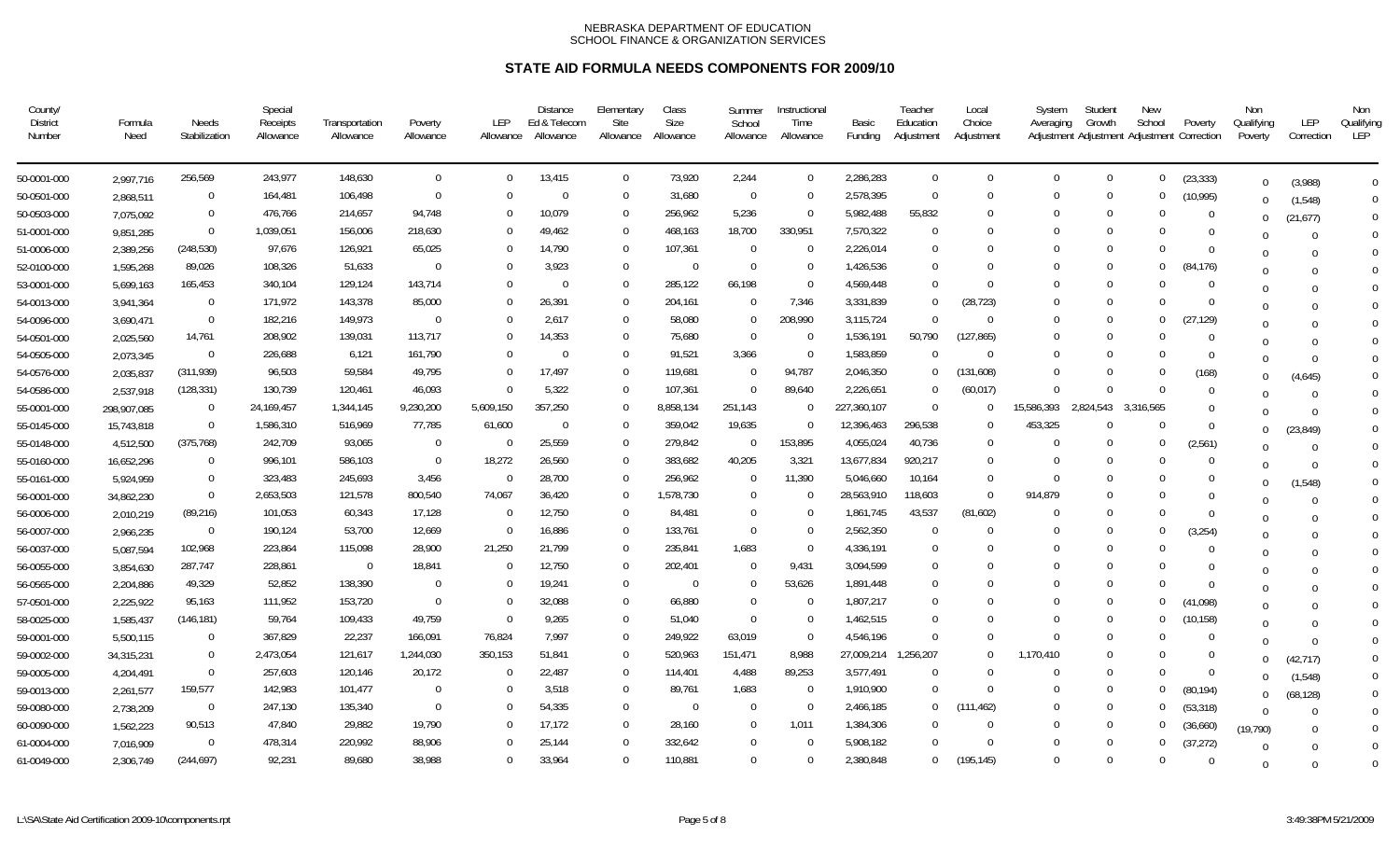| County/<br>District<br>Number | Formula<br>Need | Needs<br>Stabilization | Special<br>Receipts<br>Allowance | Transportation<br>Allowance | Poverty<br>Allowance | LEP<br>Allowance | <b>Distance</b><br>Ed & Telecom<br>Allowance | Elementary<br>Site<br>Allowance | Class<br>Size<br>Allowance | Summer<br>School<br>Allowance | Instructional<br>Time<br>Allowance | Basic<br>Funding | Teacher<br>Education<br>Adjustment | Local<br>Choice<br>Adjustment | System<br>Averaging | Studen<br>Growth | <b>New</b><br>School | Poverty<br>Adjustment Adjustment Adjustment Correction | Non<br>Qualifying<br>Poverty | LEP<br>Correction | Non<br>Qualifying<br>LEP |
|-------------------------------|-----------------|------------------------|----------------------------------|-----------------------------|----------------------|------------------|----------------------------------------------|---------------------------------|----------------------------|-------------------------------|------------------------------------|------------------|------------------------------------|-------------------------------|---------------------|------------------|----------------------|--------------------------------------------------------|------------------------------|-------------------|--------------------------|
| 62-0021-000                   | 4,414,012       | $\overline{0}$         | 269,220                          | 279,759                     | 178,884              | $\Omega$         | $\Omega$                                     | $\Omega$                        | 228,801                    | 3.740                         | $\overline{0}$                     | 3,530,339        | $\Omega$                           | $\Omega$                      | $\Omega$            | $\overline{0}$   | $\mathbf{0}$         | (76, 732)                                              | $\Omega$                     | $\cap$            | $\Omega$                 |
| 62-0063-000                   | 6,526,813       | 1,059,216              | 289,189                          | 275,946                     | 272,277              | 62,645           | $\Omega$                                     | $\overline{0}$                  | 128,481                    | 30,294                        | $\Omega$                           | 4,414,178        | $\Omega$                           | $\Omega$                      | $\Omega$            | $\Omega$         | $\Omega$             | $\Omega$                                               | 0                            | (5, 413)          | $\Omega$                 |
| 63-0001-000                   | 3,447,477       | 35,260                 | 127,242                          | 96,944                      | 57,375               | $\Omega$         | 6,624                                        | $\overline{0}$                  | 142,561                    | - 0                           | 80,244                             | 2,901,227        | $\Omega$                           | $\Omega$                      | $\Omega$            | $\Omega$         | $\Omega$             | $\Omega$                                               |                              | $\Omega$          | $\Omega$                 |
| 63-0030-000                   | 5,081,128       | (312, 952)             | 169,054                          | 192,413                     | 70,975               | $\Omega$         | $\Omega$                                     | 264,002                         | 112,641                    | $\Omega$                      | 334,909                            | 4,250,088        | $\Omega$                           | $\Omega$                      | <sup>0</sup>        | $\Omega$         | $\Omega$             | -0                                                     |                              |                   | $\Omega$                 |
| 64-0023-000                   | 2,859,799       | $\overline{0}$         | 126,703                          | 137,865                     | $\Omega$             | $\Omega$         | $\Omega$                                     | $\overline{0}$                  | 117,921                    | $\Omega$                      | 98,796                             | 2,260,954        | 143,278                            | (25, 719)                     | $\Omega$            | $\Omega$         | $\Omega$             | $\Omega$                                               |                              |                   | $\Omega$                 |
| 64-0029-000                   | 8,398,004       | $\Omega$               | 536,164                          | 176,613                     | 55,250               | $\Omega$         | $\Omega$                                     | $\Omega$                        | 429,443                    | 12,342                        | 319,620                            | 6,733,590        | 146,812                            | $\Omega$                      | $\Omega$            | $\Omega$         | $\Omega$             | (11, 830)                                              |                              |                   | $\Omega$                 |
| 65-0011-000                   | 4,609,617       | 58,118                 | 409,886                          | 152,569                     | 158,555              | $\Omega$         | 7,604                                        | $\Omega$                        | 214,721                    | $\Omega$                      | $\Omega$                           | 3,503,922        | 105,957                            | $\Omega$                      | $\Omega$            | $\Omega$         | $\Omega$             | $\Omega$                                               | $\Omega$                     | (1, 715)          | $\Omega$                 |
| 66-0027-000                   | 7,253,425       | $\Omega$               | 437,924                          | 254,621                     | 81,730               | $\Omega$         | $\Omega$                                     | $\Omega$                        | 308,002                    | $\Omega$                      | 126,570                            | 5,693,061        | 74,594                             | $\Omega$                      | $\Omega$            | $\Omega$         | 276,924              | $\Omega$                                               | $\Omega$                     |                   | $\Omega$                 |
| 66-0111-000                   | 12,399,576      | $\Omega$               | 822,416                          | 117,514                     | 36,873               | 144,699          | 14,471                                       | $\Omega$                        | 383,682                    | 23,562                        | 302,630                            | 10,170,701       | 317,318                            | $\Omega$                      | 284,372             | $\Omega$         | $\Omega$             | (181, 790)                                             | (36, 873)                    |                   | $\Omega$                 |
| 66-0501-000                   | 4,148,676       | $\Omega$               | 199,591                          | 193,183                     | $\Omega$             | $\Omega$         | 25,987                                       | $\Omega$                        | 200,641                    | $\Omega$                      | 116,712                            | 3,412,561        | $\Omega$                           | $\Omega$                      | $\Omega$            | $\Omega$         | $\Omega$             | - 0                                                    | $\Omega$                     |                   | $\Omega$                 |
| 67-0001-000                   | 2,893,075       | 268,567                | 111,283                          | 136,689                     | 0                    |                  | 7,413                                        | $\Omega$                        | 95,041                     | -0                            | 11,791                             | 2,369,151        | $\Omega$                           | $\Omega$                      | $\Omega$            | $\Omega$         | $\Omega$             | (106, 860)                                             | $\Omega$                     |                   | $\Omega$                 |
| 67-0069-000                   | 2,108,222       | 41,152                 | 119,660                          | 143,961                     | $\Omega$             |                  | $\Omega$                                     | $\Omega$                        | 19,360                     | $\Omega$                      | $\Omega$                           | 1,883,509        | 3,376                              |                               | 0                   | $\Omega$         | $\Omega$             | (96, 815)                                              | $\Omega$                     | (5,982)           | $\Omega$                 |
| 68-0020-000                   | 5,610,993       | 1,698,271              | 325,752                          | 155,852                     | $\Omega$             |                  | 30,705                                       | $\Omega$                        | 214,721                    | $\Omega$                      | $\Omega$                           | 3,331,947        | $\Omega$                           |                               | $\Omega$            | $\Omega$         | $\Omega$             | (146, 255)                                             | $\Omega$                     |                   | $\Omega$                 |
| 69-0044-000                   | 10,248,935      | $\Omega$               | 781,021                          | 121,685                     | 115,213              | 76,096           | 29,555                                       | $\Omega$                        | 630,084                    | 23,562                        | $\Omega$                           | 8,471,720        | $\Omega$                           | $\Omega$                      | $\Omega$            | $\Omega$         | $\Omega$             | $\Omega$                                               | $\Omega$                     |                   | $\Omega$                 |
| 69-0054-000                   | 2,485,295       | (240, 713)             | 197,666                          | 101,194                     | 15,300               |                  | 9,952                                        | $\overline{0}$                  | 98,561                     | $\Omega$                      | 46,202                             | 2,378,122        | $\Omega$                           | (87,059)                      | $\Omega$            | $\Omega$         | $\Omega$             | (18, 629)                                              | (15, 300)                    |                   | $\Omega$                 |
| 69-0055-000                   | 2,178,374       | (37, 496)              | 129,587                          | 73,882                      | $\Omega$             | $\Omega$         | 2,659                                        | $\Omega$                        | 95,041                     | $\Omega$                      | $\Omega$                           | 2,052,055        | $\Omega$                           | (137, 353)                    | $\Omega$            | $\Omega$         | $\Omega$             | $\Omega$                                               | $\Omega$                     |                   | $\Omega$                 |
| 70-0002-000                   | 6,672,838       | $\overline{0}$         | 378,627                          | 263,010                     | 38,585               |                  | 31,341                                       | $\Omega$                        | 306,242                    | $\Omega$                      | 373,898                            | 5,281,135        | $\Omega$                           | $\Omega$                      | $\Omega$            |                  | $\Omega$             |                                                        |                              |                   | $\Omega$                 |
| 70-0005-000                   | 4,034,681       | 59,589                 | 327,965                          | 224,453                     | 82,239               |                  | 29,986                                       | $\mathbf 0$                     | 147,841                    | $\Omega$                      | 120,000                            | 3,115,136        |                                    | (72, 528)                     | $\Omega$            | $\Omega$         | $\Omega$             | $\Omega$                                               | $\Omega$                     |                   | $\Omega$                 |
| 70-0542-000                   | 2,727,792       | (4,667)                | 199,404                          | 106,144                     | 16,385               |                  | 31,011                                       | $\Omega$                        | 82,721                     | $\Omega$                      | 19,261                             | 2,370,606        |                                    | (84, 232)                     | $\Omega$            | $\Omega$         | $\Omega$             | (8, 842)                                               | $\Omega$                     |                   | $\Omega$                 |
| 71-0001-000                   | 32,290,717      | $\overline{0}$         | 1,822,922                        | 50,052                      | 686,245              | 1,249,608        | $\Omega$                                     | $\overline{0}$                  | 1,893,772                  | 89,574                        | $\Omega$                           | 25,278,433       | 837,247                            | $\Omega$                      | $\Omega$            | $\Omega$         | 382,865              | $\Omega$                                               | $\Omega$                     | $\Omega$          | $\overline{0}$           |
| 71-0005-000                   | 7,540,880       | $\Omega$               | 659,455                          | 38,561                      | 140,205              | 61,200           | $\Omega$                                     | 704,004                         | 315,042                    | 9,350                         | $\Omega$                           | 5,786,137        |                                    | $\Omega$                      | $\Omega$            | $\Omega$         | $\Omega$             | $\Omega$                                               | $\mathbf{0}$                 | (111, 874)        | (61, 200)                |
| 71-0067-000                   | 2,396,229       | (703, 988)             | 194,092                          | 92,793                      | 0                    | $\Omega$         | 19,604                                       | $\overline{0}$                  | 119,681                    | -0                            | 105,702                            | 2,616,225        | $\cap$                             | (24, 020)                     | $\Omega$            | $\Omega$         | $\bf{0}$             | (23, 860)                                              | $\Omega$                     | $\Omega$          | $\Omega$                 |
| 72-0015-000                   | 3,624,767       | $\Omega$               | 211,334                          | 119,964                     | $\Omega$             | $\Omega$         | 6,833                                        | $\overline{0}$                  | 158,401                    | - 0                           | $\Omega$                           | 3,154,832        | 29,033                             | (14, 531)                     | $\Omega$            | $\Omega$         | $\bf{0}$             | (41,098)                                               | $\Omega$                     |                   | $\Omega$                 |
| 72-0019-000                   | 2,759,269       | $\Omega$               | 115,724                          | 82,719                      | 29,750               | $\Omega$         | 2,304                                        | $\Omega$                        | 98,561                     | $\Omega$                      | $\Omega$                           | 2,594,346        | $\Omega$                           | (164, 135)                    | $\Omega$            | $\Omega$         | $\Omega$             | $\Omega$                                               | $\Omega$                     |                   | $\overline{0}$           |
| 72-0032-000                   | 2,914,186       | (207, 344)             | 145,311                          | 116,229                     | 26,539               | 33,000           | 7,171                                        | $\Omega$                        | 109,121                    | $\Omega$                      | $\Omega$                           | 2,728,221        | $\Omega$                           | (44,062)                      | $\Omega$            | $\Omega$         | $\Omega$             | $\Omega$                                               | $\Omega$                     |                   | $\overline{0}$           |
| 72-0075-000                   | 2,896,320       | 80,492                 | 133,703                          | 181,014                     | $\mathbf 0$          | $\Omega$         | $\Omega$                                     | $\Omega$                        | 72,160                     | $\Omega$                      | $\Omega$                           | 2,658,362        | $\Omega$                           | (180, 827)                    | $\Omega$            | $\Omega$         | 0                    | (48,584)                                               | $\Omega$                     |                   | $\overline{0}$           |
| 73-0017-000                   | 11,667,610      | 60,604                 | 35,203                           | 119,259                     | 274,274              | 59,400           | 12,725                                       | $\Omega$                        | 705,764                    | $\Omega$                      | $\Omega$                           | 10,231,990       | $\Omega$                           | $\Omega$                      | 168,391             | - 0              | $\Omega$             | -0                                                     | $\Omega$                     |                   | $\Omega$                 |
| 73-0179-000                   | 4,054,137       | 448,908                | 213,871                          | 302,422                     | 63,750               | $\Omega$         | 50,215                                       | $\Omega$                        | 165,441                    | 8,228                         | $\Omega$                           | 2,839,357        | $\Omega$                           | $\Omega$                      | $\Omega$            | - 0              | $\mathbf 0$          | (38,056)                                               | $\Omega$                     |                   | $\overline{0}$           |
| 74-0056-000                   | 8,031,014       | $\Omega$               | 458,194                          | 176,382                     | 214,977              | $\Omega$         | ∩                                            | $\Omega$                        | 404,802                    | $\Omega$                      | 139,821                            | 6,540,420        | 96,418                             | $\Omega$                      | $\Omega$            | $\Omega$         | $\Omega$             | - 0                                                    | $\Omega$                     |                   | $\Omega$                 |
| 74-0070-000                   | 4,021,833       | 27,823                 | 338,033                          | 211,528                     | 34,000               | $\Omega$         | $\Omega$                                     | $\overline{0}$                  | 147,841                    | $\overline{0}$                | 126,626                            | 3,229,590        | $\Omega$                           | $\Omega$                      | $\Omega$            | $\Omega$         | $\Omega$             | (59,608)                                               | (34,000)                     |                   | $\Omega$                 |
| 74-0501-000                   | 1,326,498       | $\overline{0}$         | 137,904                          | 64,222                      | $\Omega$             | $\Omega$         | 3,684                                        | $\overline{0}$                  | $\mathbf 0$                | $\Omega$                      | 77,335                             | 1,451,112        | 9,359                              | (357, 835)                    | $\Omega$            | $\Omega$         | $\Omega$             | (59, 284)                                              | $\Omega$                     |                   | $\overline{0}$           |
| 75-0100-000                   | 2,386,072       | 199,343                | 157,958                          | 31,925                      | $\Omega$             | $\Omega$         | 26,189                                       | 88,001                          | 63,360                     | $\Omega$                      | 14,016                             | 1,896,763        | $\Omega$                           | $\Omega$                      | $\Omega$            | $\Omega$         | $\mathbf{0}$         | (91, 483)                                              | $\Omega$                     |                   | $\overline{0}$           |
| 76-0002-000                   | 14,615,988      | $\overline{0}$         | 912,144                          | 294,386                     | 548,117              | 640,204          | 20,115                                       | $\mathbf 0$                     | 394,242                    | 198,408                       | 16,056                             | 10,799,117       | 337,795                            | $\Omega$                      | 455,402             | $\Omega$         | $\Omega$             | 0                                                      | $\Omega$                     |                   | $\Omega$                 |
| 76-0044-000                   | 2,556,899       | (132, 976)             | 150,559                          | 89,866                      | 26,660               | 34,000           | 29,040                                       | $\Omega$                        | 56,320                     | $\Omega$                      | 109,084                            | 2,352,153        | $\Omega$                           | (157, 807)                    | $\Omega$            | $\Omega$         | $\Omega$             | $\Omega$                                               | $\Omega$                     |                   | $\Omega$                 |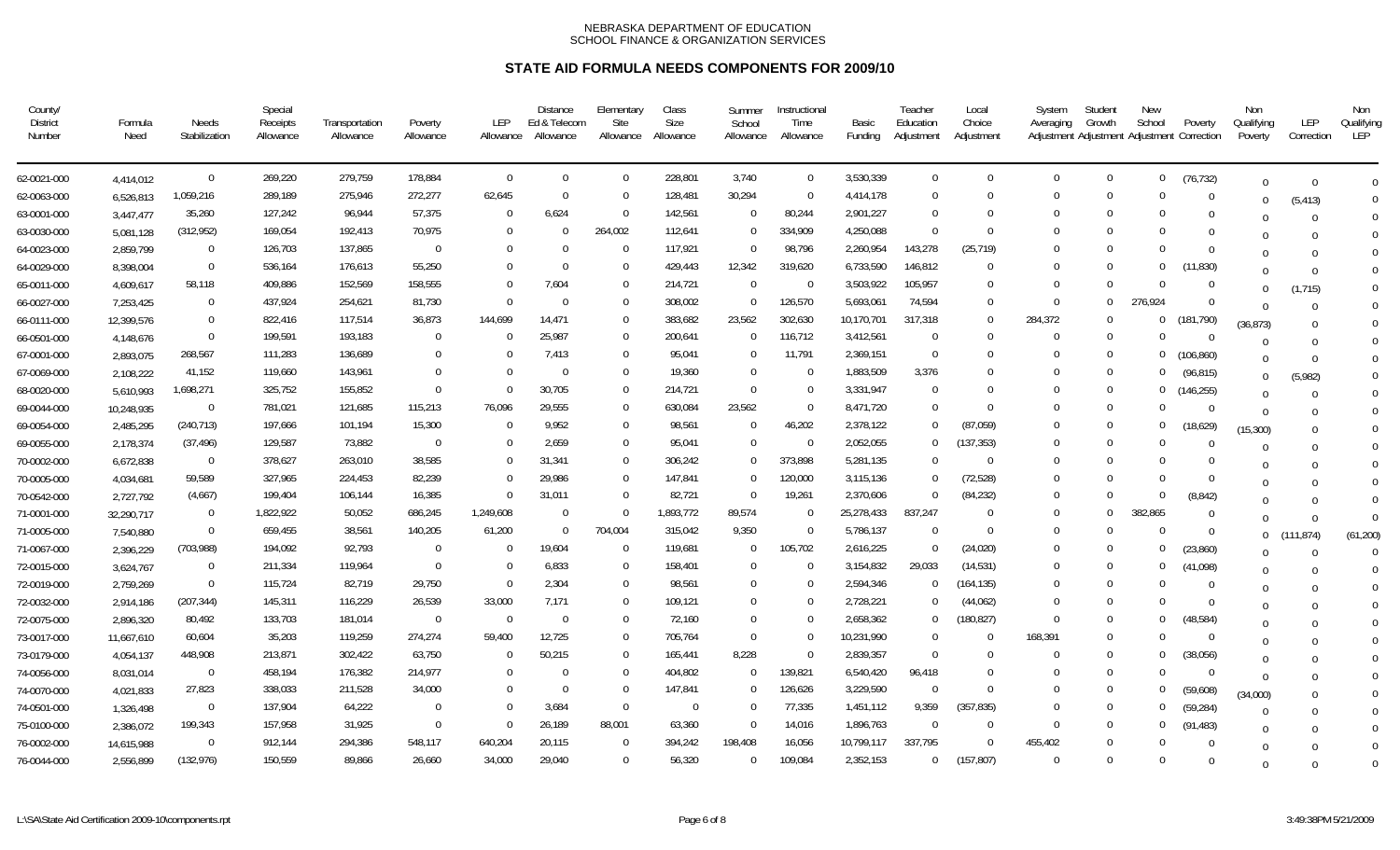| County/<br><b>District</b><br>Number | Formula<br>Need | Needs<br>Stabilization | Special<br>Receipts<br>Allowance | Transportation<br>Allowance | Poverty<br>Allowance | LEP<br>Allowance | <b>Distance</b><br>Ed & Telecom<br>Allowance | Elementary<br>Site<br>Allowance | Class<br>Size<br>Allowance | Summer<br>School<br>Allowance | Instructional<br>Time<br>Allowance | Basic<br>Funding | Teacher<br>Education<br>Adjustment | Local<br>Choice<br>Adjustment | System<br>Averaging | Student<br>Growth<br>Adjustment Adjustment Adjustment Correction | New<br>School  | Poverty   | Non<br>Qualifying<br>Poverty | LEP<br>Correction | Non<br>Qualifying<br>LEP |
|--------------------------------------|-----------------|------------------------|----------------------------------|-----------------------------|----------------------|------------------|----------------------------------------------|---------------------------------|----------------------------|-------------------------------|------------------------------------|------------------|------------------------------------|-------------------------------|---------------------|------------------------------------------------------------------|----------------|-----------|------------------------------|-------------------|--------------------------|
| 76-0068-000                          | 3,000,788       | $\overline{0}$         | 177,521                          | 62,201                      | 15,447               | $\Omega$         | $\Omega$                                     | $\Omega$                        | 40,480                     | $\overline{0}$                | 104,009                            | 2,671,445        | $\overline{0}$                     | (68, 265)                     | $\Omega$            | $\Omega$                                                         | $\mathbf 0$    | (2,050)   | $\Omega$                     |                   | $\Omega$                 |
| 76-0082-000                          | 5,178,526       | (89, 915)              | 264,452                          | 124,190                     | 39,937               | 24,894           | 44,719                                       | $\Omega$                        | 65,120                     | $\Omega$                      | 53,867                             | 4,519,034        | 132,229                            | $\Omega$                      | $\Omega$            | $\Omega$                                                         | $\Omega$       | $\Omega$  | $\Omega$                     | $\Omega$          | $\Omega$                 |
| 77-0001-000                          | 85,866,392      | (943, 608)             | 5,582,805                        | 1,333,857                   | 933,236              | 324,784          | $\Omega$                                     | 0                               | 4,396,507                  | 1,846,636                     | 2,013,279                          | 63,988,210       | 1,119,806                          | - 0                           | 4,581,977           | $\Omega$                                                         | 689,354        | $\Omega$  | $\Omega$                     | (451)             | $\Omega$                 |
| 77-0027-000                          | 82,744,508      | $\Omega$               | 5,616,736                        | 386,667                     | 232,774              | 350,535          | 175,230                                      | $\Omega$                        | 3,183,859                  | 423,745                       | $\overline{0}$                     | 64,909,671       | 965,934                            | $\Omega$                      | 4,668,332           | 1,179,105                                                        | 651,919        | $\Omega$  | $\cap$                       |                   | $\Omega$                 |
| 77-0037-000                          | 23,607,113      | $\Omega$               | 1,184,933                        | 322,789                     | 21,643               | $\Omega$         | 14,946                                       | $\Omega$                        | 1,001,446                  | - 0                           | 735,605                            | 17,974,455       | 187,109                            | $\Omega$                      | 1,529,739           | 658,661                                                          | $\Omega$       | (2,570)   | (21, 643)                    |                   | $\Omega$                 |
| 77-0046-000                          | 12,088,692      | 2,786,454              | 567,128                          | 361,907                     | 28,427               | $\Omega$         | $\Omega$                                     | $\mathbf 0$                     | 366,082                    | $\overline{0}$                | - 0                                | 7,929,734        | 93,350                             | $\Omega$                      | $\Omega$            | - 0                                                              | $\mathbf{0}$   | (15, 964) | (28, 427)                    |                   | $\Omega$                 |
| 78-0001-000                          | 7,717,137       | $\Omega$               | 359,314                          | 179,865                     | 86,530               | $\Omega$         | 18,755                                       | $\Omega$                        | 385,442                    | 31.416                        | 28,247                             | 6,471,025        | 156,543                            | $\Omega$                      | $\Omega$            | $\Omega$                                                         | $\Omega$       | - 0       | $\Omega$                     |                   | $\Omega$                 |
| 78-0009-000                          | 4,623,907       | 154,443                | 303,618                          | 198,243                     | 36,250               |                  | 16,564                                       | $\Omega$                        | 218,241                    | 22,440                        | $\Omega$                           | 3,674,108        | $\Omega$                           | $\Omega$                      | $\Omega$            | $\Omega$                                                         | $\Omega$       | $\Omega$  | $\Omega$                     | $\Omega$          | $\Omega$                 |
| 78-0039-000                          | 8,448,817       | $\Omega$               | 527,527                          | 197,108                     | 144,800              | 22,950           | 21,511                                       | $\Omega$                        | 469,923                    | 47,872                        | 265,990                            | 6,790,609        | $\Omega$                           | $\Omega$                      | $\Omega$            | $\Omega$                                                         | $\Omega$       | (5,685)   | $\Omega$                     | (10, 839)         | (22,950)                 |
| 78-0072-000                          | 2,189,216       | $\Omega$               | 186,287                          | 87,728                      | $\Omega$             | $\Omega$         | 16,725                                       | $\Omega$                        | 95,041                     | $\Omega$                      | $\Omega$                           | 1,901,212        | $\Omega$                           | (97, 777)                     | $\Omega$            | $\Omega$                                                         | $\Omega$       | $\Omega$  | $\Omega$                     | $\Omega$          | $\Omega$                 |
| 78-0104-000                          | 1,395,897       | (65, 912)              | 126,081                          | 50,601                      | 10,795               | $\Omega$         | 11,361                                       | $\mathbf 0$                     | 42,240                     | - 0                           | 31,312                             | 1,425,711        | $\cap$                             | (236, 292)                    | $\Omega$            | $\Omega$                                                         | $\Omega$       | $\Omega$  | U                            |                   | $\Omega$                 |
| 78-0107-000                          | 2,511,344       | $\Omega$               | 116,084                          | 59,309                      | 27,200               |                  | 13,830                                       | $\Omega$                        | 77,440                     | $\Omega$                      | 128,725                            | 2,246,202        | 14,487                             | (171, 934)                    | $\Omega$            | $\cup$                                                           | $\Omega$       | $\Omega$  | 0                            |                   | $\Omega$                 |
| 79-0002-000                          | 2,270,187       | $\Omega$               | 125,828                          | 14,720                      | 149,158              | 90,201           |                                              | $\Omega$                        | 93,281                     | $\Omega$                      | 13,927                             | 1,825,238        | $^{\circ}$                         | (42, 166)                     | $\Omega$            | $\Omega$                                                         | $\Omega$       | $\Omega$  | $\Omega$                     |                   | $\Omega$                 |
| 79-0011-000                          | 4,361,588       | $\mathbf{0}$           | 247,703                          | 151,140                     | 184,905              | 25,020           | $\Omega$                                     | $\Omega$                        | 188,321                    | 32,725                        | 113,320                            | 3,418,452        | $\Omega$                           | $\Omega$                      | $\Omega$            | - 0                                                              | $\Omega$       | $\Omega$  |                              |                   | $\Omega$                 |
| 79-0016-000                          | 17,278,504      | $\Omega$               | 985,291                          | 175,641                     | 561,764              | 54,667           | $\Omega$                                     | $\Omega$                        | 1,048,966                  | 40,766                        | $\Omega$                           | 14,411,409       | $\Omega$                           |                               | $\Omega$            | $\Omega$                                                         | $\Omega$       | $\Omega$  | $\Omega$                     | $\Omega$          | $\Omega$                 |
| 79-0031-000                          | 5,994,102       | $\mathbf{0}$           | 226,331                          | 123,751                     | 234,373              | 41,800           | 6,033                                        | $\mathbf 0$                     | 329,122                    | 10,846                        | 50,021                             | 5,115,083        | $\Omega$                           | $\Omega$                      | $\Omega$            | $\Omega$                                                         | $\overline{0}$ | (72, 699) | $\Omega$                     | (28, 759)         | (41,800)                 |
| 79-0032-000                          | 24,388,147      | $\Omega$               | 1,385,118                        | 251,194                     | 1,468,672            | 64,591           | 50,771                                       | $\Omega$                        | 997,926                    | 38,709                        | $\Omega$                           | 18,743,791       | 182,626                            | $\Omega$                      | 1,215,200           | $\cup$                                                           | $\Omega$       | $\Omega$  | U                            | (10, 451)         | $\Omega$                 |
| 80-0005-000                          | 6,570,327       | $\Omega$               | 368,574                          | 122,153                     | 18,146               | $\overline{0}$   | 37,370                                       | 176,001                         | 315,042                    | 9,350                         | $\Omega$                           | 5,494,461        | 32,326                             | $\Omega$                      | $\Omega$            | $\Omega$                                                         | $\Omega$       | $\Omega$  | $\Omega$                     | (3,097)           | $\overline{0}$           |
| 80-0009-000                          | 12,712,005      | $\Omega$               | 1,038,365                        | 305,254                     | 75,211               | 22,100           | 18,473                                       | - 0                             | 522,723                    | $\Omega$                      | 175,976                            | 10,159,628       | 394,273                            |                               | $\Omega$            | $\cup$                                                           | $\Omega$       | $\Omega$  | $\Omega$                     |                   | $\overline{0}$           |
| 80-0567-000                          | 5,071,510       | 28,218                 | 329,978                          | 326,460                     | 81,974               | $\Omega$         | 10,056                                       | $\overline{0}$                  | 156,641                    | 31,042                        | $\Omega$                           | 4,147,070        | 103,712                            |                               | $\Omega$            | $\Omega$                                                         | $\Omega$       | (61, 667) | (81, 974)                    |                   | $\mathbf 0$              |
| 81-0003-000                          | 2,336,680       | 141,416                | 85,984                           | 95,164                      | $\mathbf{0}$         | -0               | 4,629                                        | 176,001                         | 36,960                     | -0                            | $\Omega$                           | 1,881,664        | $\Omega$                           |                               | $\Omega$            | $\Omega$                                                         | $\bf{0}$       | (85, 138) | $\Omega$                     |                   | $\overline{0}$           |
| 81-0010-000                          | 8,566,090       | 965,567                | 344,446                          | 45,450                      | 401,390              | $\Omega$         | 54,551                                       | 836,005                         | 461,123                    | - 0                           | $\Omega$                           | 5,457,559        | $\Omega$                           |                               | $\Omega$            | $\Omega$                                                         | $\Omega$       | $\Omega$  | $\cup$                       |                   | $\mathbf 0$              |
| 82-0001-000                          | 3,451,013       | 152,237                | 208,150                          | 136,784                     | 125,186              |                  | 24,507                                       | $\overline{0}$                  | 146,081                    | $\Omega$                      | $\Omega$                           | 2,658,067        | $\Omega$                           |                               | $\Omega$            | $\Omega$                                                         | $\Omega$       | $\Omega$  | $\Omega$                     |                   | $\mathbf 0$              |
| 82-0015-000                          | 1,849,833       | (45, 550)              | 67,751                           | 96,767                      | 34,625               | 0                | 16,261                                       | $\overline{0}$                  | 66,880                     | 11,968                        | 11,503                             | 1,589,628        | $\Omega$                           |                               | $\Omega$            | $\Omega$                                                         | $\Omega$       | $\Omega$  | $\Omega$                     |                   | $\overline{0}$           |
| 83-0500-000                          | 1,697,776       | $\Omega$               | 46,373                           | 29,363                      | $\Omega$             | $\Omega$         | 15,998                                       | 220,001                         | $\Omega$                   | $\overline{0}$                | $\Omega$                           | 1,437,701        | $\Omega$                           |                               | $\Omega$            | $\Omega$                                                         | $\mathbf 0$    | (51,660)  | $\Omega$                     |                   | $\overline{0}$           |
| 84-0003-000                          | 4,317,900       | $\Omega$               | 327,857                          | 110,850                     | 91,800               | 0                | 2,370                                        | $\overline{0}$                  | 216,481                    | $\overline{0}$                | $\Omega$                           | 3,568,542        | $\Omega$                           |                               | $\Omega$            | $\Omega$                                                         | $\Omega$       | $\Omega$  | $\Omega$                     |                   | $\Omega$                 |
| 85-0060-000                          | 2,631,076       | (120, 909)             | 98,995                           | 122,645                     | 46,790               | 0                | 3,880                                        | $\overline{0}$                  | 103,841                    | 4,675                         | 25,385                             | 2,345,775        | $\Omega$                           |                               | $\Omega$            | $\Omega$                                                         | $\Omega$       | $\Omega$  | U                            |                   | $\Omega$                 |
| 85-0070-000                          | 4,140,640       | 150,855                | 409,527                          | 106,135                     | 90,683               | $\Omega$         | 10,687                                       | $\overline{0}$                  | 158,401                    | 38,148                        | $\Omega$                           | 3,124,102        | 52,332                             |                               | $\Omega$            | $\Omega$                                                         | $\Omega$       | (231)     | $\Omega$                     |                   | $\Omega$                 |
| 86-0001-000                          | 1,652,435       | $\mathbf{0}$           | 43,327                           | 11,819                      | $\mathbf{0}$         | $\Omega$         | 12,750                                       | 88,001                          | $\mathbf 0$                | $\overline{0}$                | 31,857                             | 1,464,681        | $\Omega$                           | $\Omega$                      | $\Omega$            | $\Omega$                                                         | $\Omega$       | $\Omega$  |                              |                   | $\Omega$                 |
| 87-0001-000                          | 3,189,153       | $\overline{0}$         | 274,916                          | 124,498                     | 40,355               | 9,290            | 14,132                                       | $\Omega$                        | 151,361                    | 5,610                         | $\Omega$                           | 2,568,990        | $\Omega$                           |                               | $\Omega$            |                                                                  | $\Omega$       | $\Omega$  | $\Omega$                     |                   | $\Omega$                 |
| 87-0013-000                          | 3,545,498       | (15,079)               | 313,870                          | 22,967                      | 246,789              | 189,201          | $\Omega$                                     | $\Omega$                        | 167,201                    | $\overline{0}$                | 4,570                              | 2,615,978        | $\Omega$                           |                               | $\Omega$            | $\Omega$                                                         | $\Omega$       | $\Omega$  | $\Omega$                     |                   | $\Omega$                 |
| 87-0016-000                          | 4,668,451       | $\Omega$               | 463,352                          | 10,839                      | 503,538              | $\Omega$         | $\Omega$                                     | $\Omega$                        | $\mathbf 0$                | 174,659                       | 202,961                            | 3,313,101        | $\Omega$                           |                               | $\Omega$            | $\Omega$                                                         | $\Omega$       | $\Omega$  |                              |                   | $\Omega$                 |
| 87-0017-000                          | 5,639,826       | $\Omega$               | 875,150                          | 179,921                     | 440,559              |                  | $\Omega$                                     | $\Omega$                        | 295,682                    | $\Omega$                      | $\Omega$                           | 3,848,514        | $\Omega$                           |                               | $\Omega$            | $\Omega$                                                         | $\Omega$       | $\Omega$  | $\Omega$                     |                   | $\overline{0}$           |
| 88-0005-000                          | 5,609,678       | 1,043,881              | 245,403                          | 184,349                     | $\Omega$             | $\Omega$         | 13,127                                       | 88,001                          | 207,681                    | $\Omega$                      | 40,006                             | 3,912,800        | $\Omega$                           | $\Omega$                      | $\cup$              | $\Omega$                                                         | $\mathbf 0$    | (115,601) | $\Omega$                     | (9.970)           | $\Omega$                 |